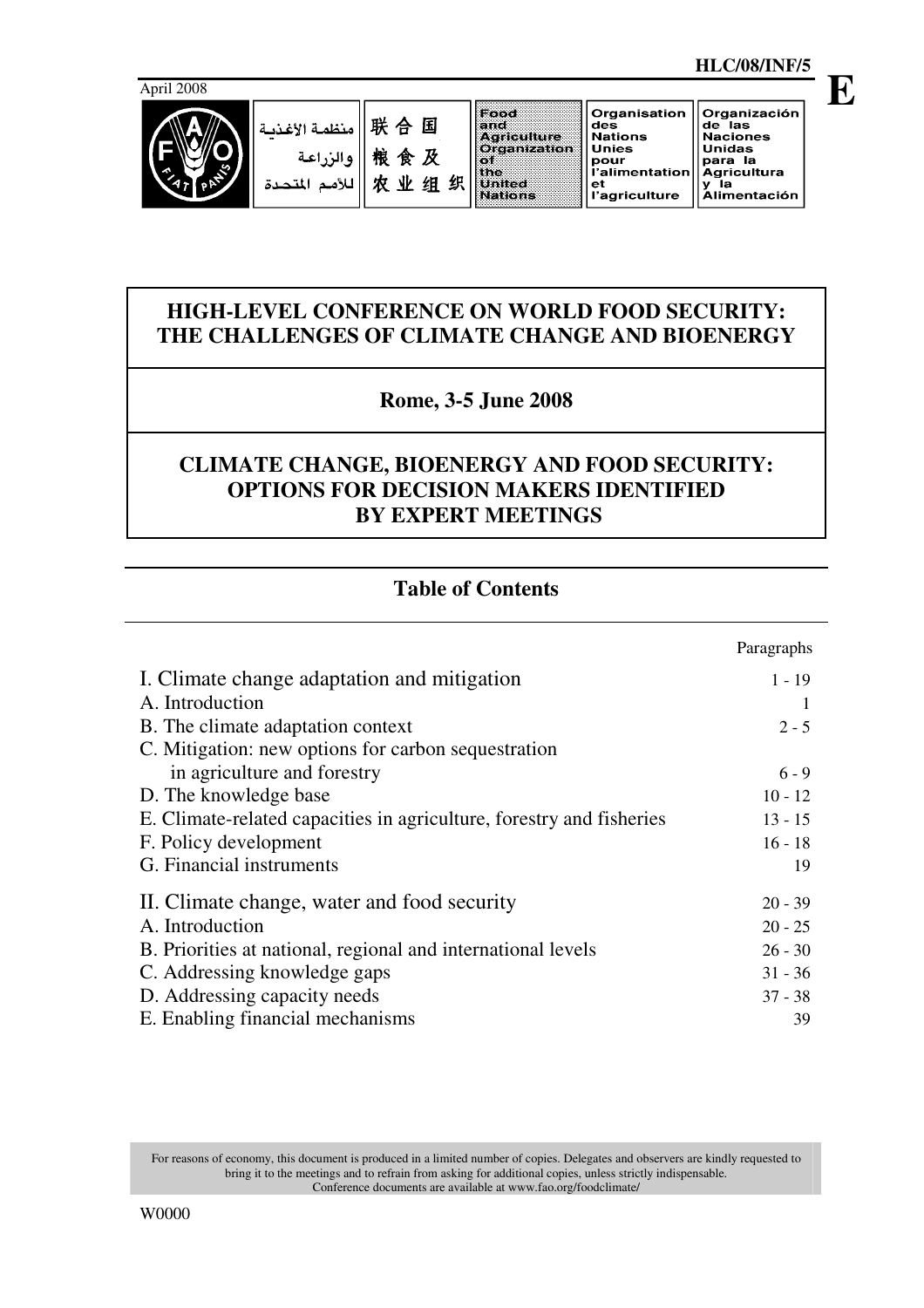| III. Biodiversity for food and agriculture<br>A. Developing the knowledge basis to monitor biodiversity trends                 | $40 - 50$   |
|--------------------------------------------------------------------------------------------------------------------------------|-------------|
| and associated risks                                                                                                           | $40 - 41$   |
| B. Inter-sectorial cooperation and integrated planning                                                                         | $42 - 43$   |
| C. Building adaptive capacity through biodiversity management                                                                  |             |
| in farming systems                                                                                                             | $44 - 45$   |
| D. Developing climate-change informed plans and policies                                                                       |             |
| for genetic resources for food and agriculture                                                                                 | $46 - 50$   |
| IV. Climate-related transbounday pests and diseases                                                                            | $51 - 81$   |
| A. Introduction                                                                                                                | $51 - 52$   |
| B. Impacts on transboundary pests and diseases                                                                                 | $53 - 60$   |
| C. Impact on food security                                                                                                     | $61 - 63$   |
| D. Policy and implementation frameworks at national,                                                                           |             |
| regional and international levels                                                                                              | $64 - 70$   |
| E. Requirements for capacity building                                                                                          | $71 - 73$   |
| F. Priorities for national, regional and international action                                                                  | $74 - 81$   |
| V. Climate change and disaster risk management                                                                                 | 82 - 109    |
| A. Introduction                                                                                                                | $82 - 84$   |
| <b>B.</b> Context                                                                                                              | $85 - 88$   |
| C. Developing the knowledge basis                                                                                              | $89 - 91$   |
| D. Climate change and disaster risk management are closely linked<br>E. Climate change and disaster risk management need to be | $92 - 94$   |
| integrated into development planning and humanitarian assistance                                                               | $95 - 96$   |
| F. Implications for mainstreaming at different levels                                                                          | $97 - 103$  |
| G. Priorities for action                                                                                                       | $104 - 109$ |
| III. Climate change, fisheries and aquaculture                                                                                 | $110 - 124$ |
| A. Introduction                                                                                                                | $110 - 113$ |
| B. Developing the knowledge base                                                                                               | $114 - 116$ |
| C. Policy, legal and implementation frameworks at national,                                                                    |             |
| regional and international levels                                                                                              | $117 - 120$ |
| D. Capacity building: technical and organizational structures                                                                  | 121         |
| E. Enabling financial mechanisms: embodying food security                                                                      |             |
| concerns in existing and new financial mechanisms                                                                              | 122 - 124   |
| IVII. Bioenergy policy, trade and markets and food and fuel security 125 - 152                                                 |             |
| A. Introduction                                                                                                                | $125 - 127$ |
| <b>B.</b> Trends                                                                                                               | 128         |
| C. Policy issues                                                                                                               | 129         |
| D. Policy challenges                                                                                                           | $130 - 131$ |
| E. Response options                                                                                                            | 132 - 152   |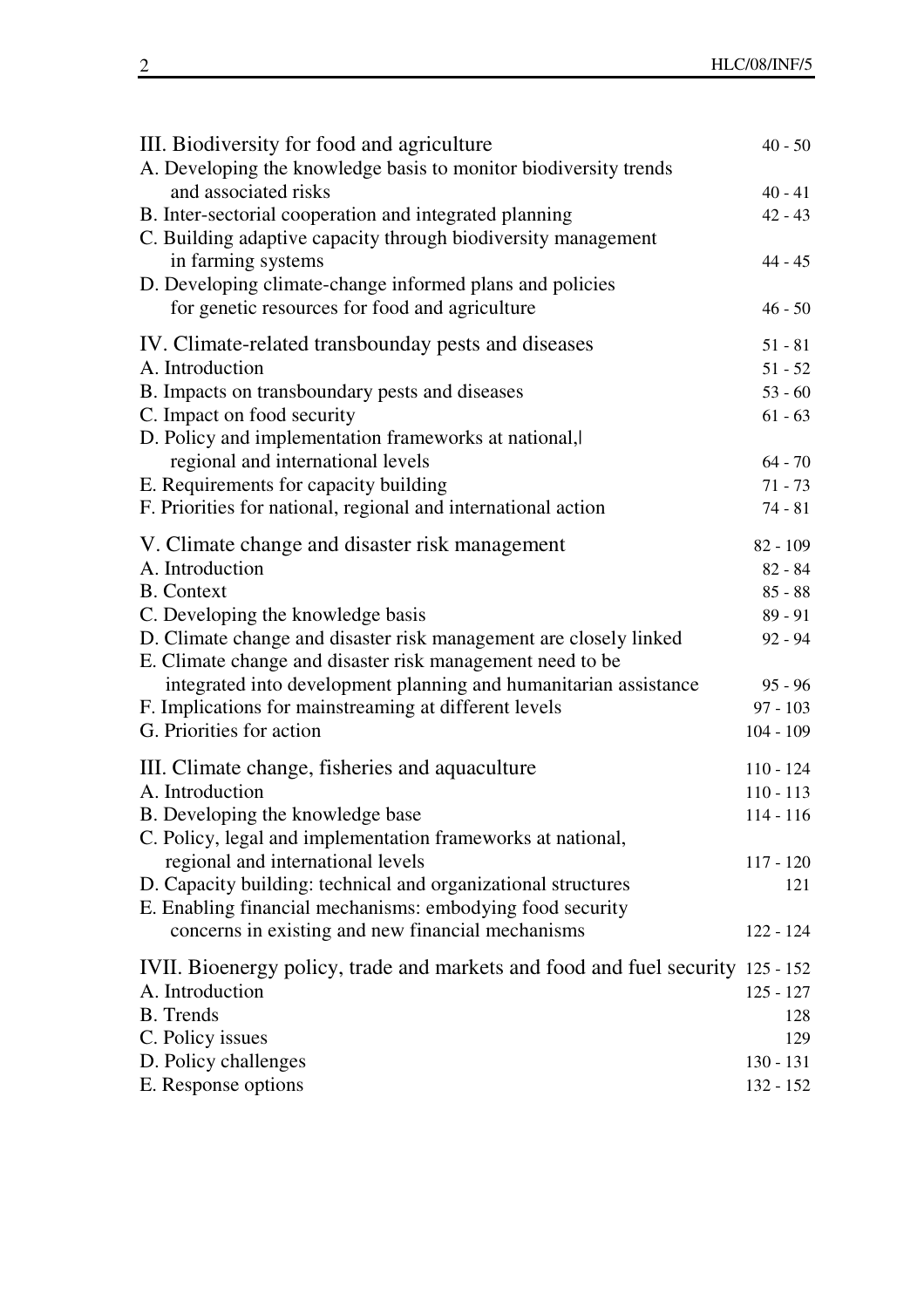#### **CLIMATE CHANGE, BIOENERGY AND FOOD SECURITY: OPTIONS FOR DECISION MAKERS IDENTIFIED BY EXPERT MEETINGS**

#### **BACKGROUND**

The High-Level Conference was preceded by a series of expert meetings on climate change, bioenergy and food security, which were held in Rome between February and April 2008, with the objective to assemble the state of the art scientific knowledge and to draw upon the experience of relevant networks. A total of about 80 experts serving in their personal capacities, as well as FAO staff, representatives from IFAD, WFP, CGIAR and other partner institutions (i.e. UNsystem, intergovernmental organizations, international research institutes) discussed specific themes and agreed on selected options for decision-makers which are compiled in this document. The reports of each expert meeting are made available in the HLC Background Document series. These documents, as well as individual presentations, agenda and list of participants are made available online (www.fao.org/foodclimate).

### **I. CLIMATE CHANGE ADAPTATION AND MITIGATION**

#### **A. INTRODUCTION**

1. Climate change will compound existing food insecurity and vulnerability patterns. Communities must prepare themselves for the possibility of food shortages and make appropriate use of resources to protect their livelihoods as well as lives and property. It is imperative to identify and institutionalize mechanisms that enable the most vulnerable to cope with climate change impacts. This requires collaborative thinking and response to the challenges generated by the interaction between food supply, climate change and sustainable development.

### **B. THE CLIMATE ADAPTATION CONTEXT**

2. Vulnerability to food insecurity shocks has grown global. Global and local food security vulnerability patterns will be modified by climate change. Small-scale rainfed farming systems, pastoralist systems, inland and coastal fishing and aquaculture communities and forest-based systems are particularly vulnerable to climate change. Moreover, the urban poor, particularly in coastal cities and floodplain settlements, face increasing risks. It is urgent to build "resilient" communities living off agricultural, forestry and fisheries/aquaculture systems that have high capacity to adapt to stress and disturbances.

3. Attempts to improve resilience to future and uncertain impacts through anticipatory and planned adaptation and innovation will have both immediate and future costs – with trade-offs between optimizing current conditions and minimizing vulnerability to future shocks. For instance, diversifying agriculture may decrease profitability in the short term, but also reduce future vulnerability. Adaptation to climate change must also focus on prevention and removal of maladaptive practices that may do not succeed in reducing vulnerability but, instead, could increase it.

4. Technical adaptation measures range from temporal and spatial variations in production systems (e.g. adjusting planting or fishing dates, rotations, multiple cropping/species diversification, crop-livestock pisciculture systems, agroforestry) to confer better protection against temperature changes, changing rainfall variability and patterns, salinization though sea level rise, and pest attacks - to investing in soil, water and biodiversity conservation and development (e.g. building soil biomass, restoring degraded lands, rehabilitating rangelands, harvesting and recycling water, planting trees, developing adapted cultivars and breeds, protecting aquatic ecosystems) in order to maintain long-term productivity.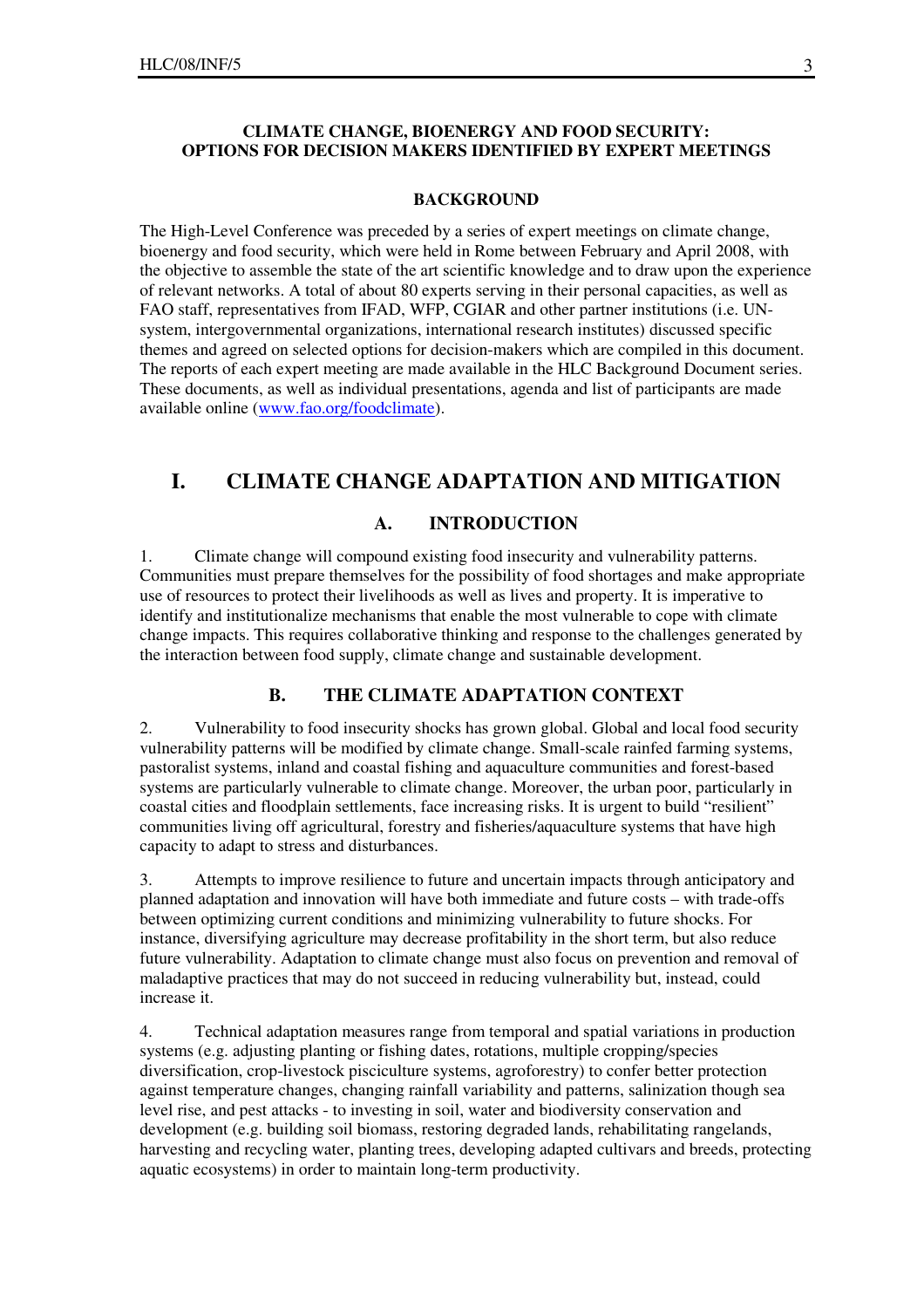5. Adaptation measures also include establishing disaster risk management plans and risk transfer mechanisms, such as crop insurance and diversified livelihood systems. For example, integrated aquaculture-agriculture systems will allow activities to shift in response to changes in the suitability of land and availability of water to produce food. In cases where benefits of diversification are limited, such as those that affect all aspects of the food production systems, social safety nets are required. An important caveat is that there are limits to adaptation. Due to changing climate, the frequency of floods and droughts may increase so much that agriculture, fisheries and forestry are no longer sustainable. Diversification to other economic activities and relocation will need to be considered under such conditions.

#### **C. MITIGATION: NEW OPTIONS FOR CARBON SEQUESTRATION IN AGRICULTURE AND FORESTRY**

6. Agriculture and land-use change such as deforestation contributes to, respectively, 13 and 17 percent of total anthropogenic greenhouse gas (GHG) emissions. While carbon dioxide emissions from agriculture are small, the sector accounts for about 60 percent of all nitrous oxide  $(N_2O,$  mainly from fertiliser use) and about 50 percent of methane  $(CH_4,$  emitted, mainly from natural and cultivated wetlands and enteric fermentation). The GHG impact through radiative forcing of  $N_2O$  is 300 times that of  $CO_2$ . Methane and nitrous oxide emissions are projected to further increase by 35 to 60 percent by 2030, driven by growing nitrogen fertilizer use and increased livestock production in response to growing food demand.

7. Mitigation of climate change is a global responsibility. Agriculture, forestry, fisheries/aquaculture provide, in principle, a significant potential for GHG mitigation. The IPCC estimates that the global technical mitigation potential for agriculture (excluding forestry) will be between 5 500 and 6 000 Mt  $CO_2$ -equivalent per year by 2030, 89 percent of which are assumed to be from carbon sequestration in soils.

8. *Global Soil Carbon Sequestration Initiative*. IPCC estimates that the reduction of agricultural GHG mitigation options are cost-competitive with non-agricultural options for achieving long-term climate objectives. Soil carbon sequestration could in fact take effect very quickly and is very cost-effective in agriculture. A win-win approach could be achieved by paying farmers for carbon sequestration (building soil organic matter) which sets up a scenario where:  $CO<sub>2</sub>$  is removed from the atmosphere (mitigation); higher organic matter levels in soil increase agroecosystem resilience (adaptation); and improved soil fertility leads to better yields (production and income generation). However, sequestration of  $CO<sub>2</sub>$  in soils is not included in the Clean Development Mechanism (CDM) agreed to in Kyoto. The scope of the successor of the CDM could be enhanced with a view to increase carbon sinks in soil and in above- and belowground biomass, and thus contribute to removing methodological barriers to operationalising soil carbon sequestration under the Post-2012 climate change regime. FAO should play a leading role in this process, including through the establishment of a Global Soil Carbon Sequestration Initiative entrusted with the promotion of agricultural technologies that restore carbon pools and soil quality (e.g. organic agriculture, conservation agriculture) and to create tools to measure, monitor and verify soil carbon pools and fluxes of greenhouse gas emissions (namely nitrous oxide) from agricultural soils, including croplands and pastures.

9. *Reducing Emissions from Deforestation and forest Degradation in developing countries (REDD).* Since the Eleventh Session of its Conference of Parties (COP) in November 2005, UNFCCC has been exploring the possibility of developing an instrument under the Convention to provide financial incentives for Reducing Emissions from Deforestation and forest Degradation in developing countries (REDD). As the UN agency with the mandate for forestry and a comprehensive programme covering all aspects of forestry as well as agriculture, FAO can play a leading role in: providing technical information and support for the development of methodological and policy options for REDD; strengthening capacity for countries undertaking REDD programmes, including developing systems for monitoring changes in forest carbon; and addressing underlying causes of deforestation and forest degradation rooted in both the agriculture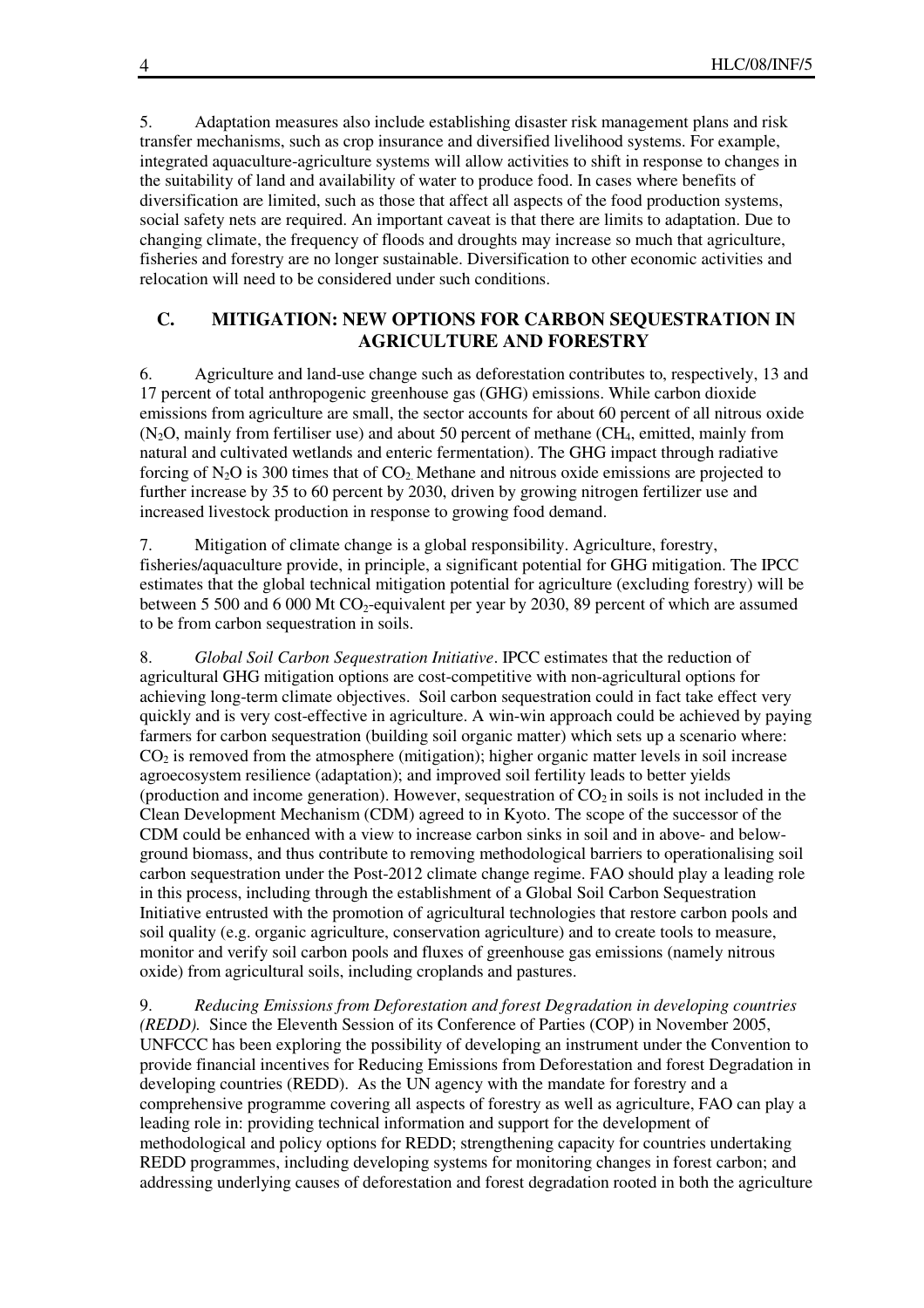and forest sectors. In addition, FAO can launch a comprehensive REDD support effort for developing countries.

#### **D. THE KNOWLEDGE BASE**

10. *Strengthening IPCC and UNFCCC on agriculture and food-related issues*. IPCC could improve its assessments on the impacts of climate change on food security. The establishment of a Global Food Security Observing System (GFSOS) is seen as an extension of FAO's Global Information and Early Warning System. It is also a technically feasible option to set up permanent monitoring of the effects of current and future climate on food security. Global studies must be complemented by comprehensive national assessments of climate change impacts on agriculture and food security. Local impacts are badly needed to support national and subnational decisionmaking. While existing studies mainly focus on the effect of down-scaled climate change scenarios on major crops and aquatic species, future studies should look at a wider range of crops and also take into account local farming dynamics and resource base, food marketing chains and delivery systems, the greater international connectedness, food prices, the implications of agricultural policy and possible development pathways. In some regions, such as large parts of Africa, such studies are hampered by highly uncertain trends in rainfall, the insufficient resolution of climate models and the lack of climate observation data.

11. *Improving data collection and impact assessment capacity*. Improving data collection and sharing results at national, regional and international levels will improve local weather forecasts, seasonal climate forecasts, risk and impact assessments. It can also increase the detail of climate impact assessments to a scale that is meaningful for optimizing adaptation and mitigation measures, and operating nearly real-time early warning and hotspots warning systems for food security, agriculture, forestry and fisheries. This refers particularly to the 10 to 15 years time horizon over which the reliability of impact projections is probably acceptable and the planning of responses is probably realistic. Better data will improve access to international funding mechanisms. National extension and agronomic research services have an increased role to play in data collection, analysis and use for decision-making and decentralized service delivery to farmers. There is also a need to include social science research to boost understanding on how people adopt and implement adaptation and mitigation options.

12. A*groecological research.* Research will provide the backbone for adaptation and mitigation methodologies. However, research for a rapidly changing situation is different from research for stable ecological conditions. Traditional knowledge and local biodiversity are a suitable entry points, but likely to be insufficient in a rapidly changing situation. In addition, methodologies, crops and crop varieties need to be developed for future conditions as their applicability cannot be assessed at the location where they may be used in future. This requires strong national and international agricultural, forestry and fisheries research and provides an important role to the Consultative Group on International Agricultural Research (CGIAR) Centres. Research results need to be public in an enabling environment in which methods, germplasm, crop varieties and animal breeds are accessible for use and introduction in adaptation programmes.

#### **E. CLIMATE-RELATED CAPACITIES IN AGRICULTURE, FORESTRY AND FISHERIES**

13. Country capacity to assess and apply adaptation and mitigation measures in agriculture, forestry and fisheries is weak at two levels: national institutional frameworks; and adaptive capacity of local populations to climate change and variability. To implement national climate change and food security policies, there is need for in-depth knowledge of appropriate methods and tools as well as awareness of available funding mechanisms, such as the carbon market and adaptation funds established under the IPCC.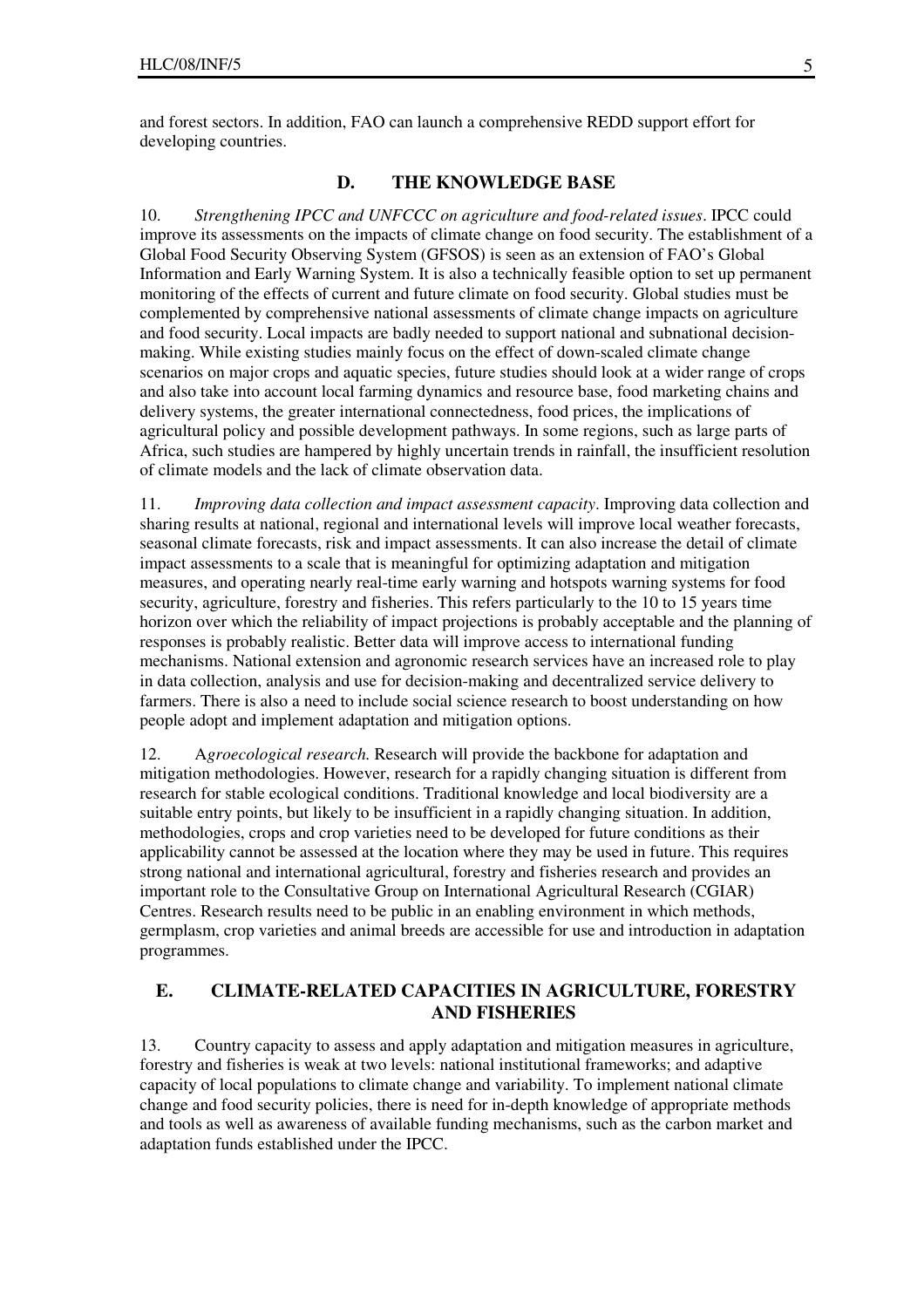14. *Capacity strengthening*. The capacity to identify, collect and share data, use information and methods and build knowledge relevant for climate change adaptation, mitigation and food security is critical because of rapidly changing climatic, environmental and socio-economic conditions. Extension services and mechanisms have been weakened greatly over the last two decades. Extension will need to be strengthened substantially in order to address adaptation and mitigation if it will have to provide an efficient interface between policy-makers and the farming community. Recognizing that climate change will alter many existing equilibriums, socioeconomic dynamics must be considered, and the role of all the partners may need to be reexamined or redefined.

#### **Capacities weaknesses in adaptation development in the food sectors**

• vulnerability of infrastructure (e.g. irrigation, means to cope with flood, seawater incursion protection), non-structural measures (e.g. legislation, insurance and capacities to integrate adaptation into development planning at all levels), transportation, food storage and distribution systems to climate vagaries;

lack of crop varieties, animal and aquatic species breeds, trees and forests adapted to climate change;

- lack of climate-related knowledge in research and extension;
- lack of standard tools to assess main vulnerability patterns that can be tailored to national circumstances;
- lack of monitoring and forecasting of variable food availability;

• insufficient knowledge of rural development and of the roles of markets, trade, migration, refugees, urbanization and their linkage to climate change and food security;

lack of understanding of social dimensions of vulnerability and resilience, such as how climate change will require shifts in use of, and access to, natural resources (land, water), credit and education;

• insufficient institutional capacities and integration.

15. *Regional cooperation*. Neighbouring countries often share similar problems and solutions. Countries can pool their resources to inventorize and share traditional and innovative solutions. They can also take advantage of developing regionalized markets in order to reduce greenhouse gas emissions and transport costs and increase benefits and rural incomes.

#### **F. POLICY DEVELOPMENT**

16. *Integrated climate change strategies*. Climate change strategies and action plans must account for all sectors' specificities. Since food security, sustainable development, and climate change adaptation and mitigation are strongly linked, policies need to be integrated across levels (from people to institutions and ministries) and across sectors. This will avoid later contradictions between local actions and higher decision-making, and ensure that national policies use the benefits associated with the international mechanisms to improve the livelihoods of people. Awareness raising, permanent monitoring of changing vulnerabilities and capacity building are essential components of national climate change strategies.

17. *Increasing resilience of food production systems.* Many countries would benefit from identifying and promoting positive incentives to practices, production systems, and land/aquatic resource-use policies and tenure systems that increase resilience of food production systems. Countries should facilitate the design of new policy tools that consider climate change but also build on already available tools such as early warning systems and disaster risk management. In parallel, negative incentives that encourage harmful practices and production systems and unsustainable land/aquatic resource-use should be identified and removed. Policies to encourage appropriate investments and technology transfer into rural areas should be directed towards reducing long-term negative effects of short-term climate variability on food security. Examples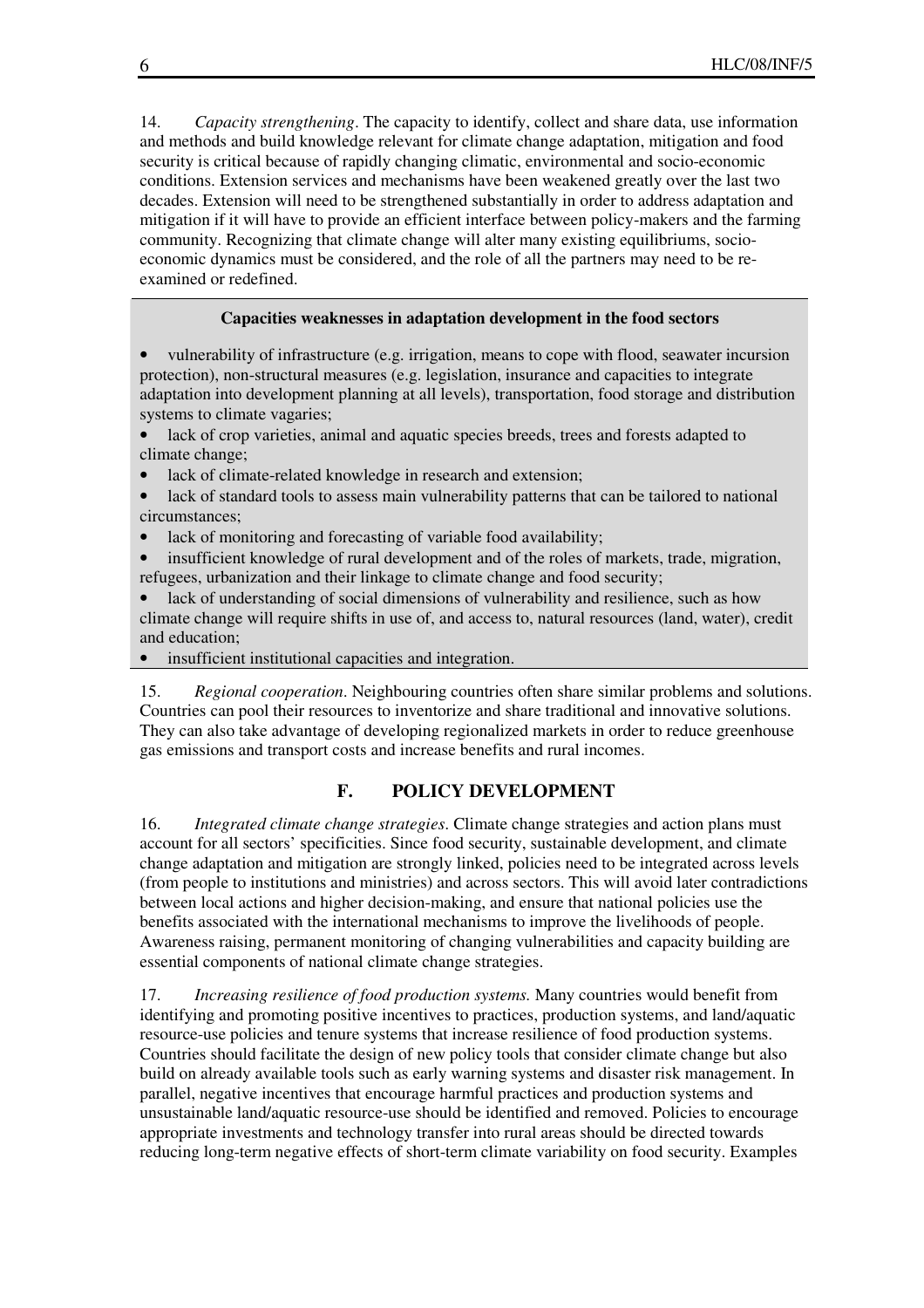$\overline{a}$ 

include crop insurance, policy, legislation and non-structural measures that target vulnerable people.

18. *Land and aquatic resource use planning.* Investments in forest conservation and sound forest management, tree planting, sustainable fisheries and aquaculture development, and improved soil and water management for climate change mitigation and adaptation require addressing tenure constraints and incentives, and managing pressure and conflicts over resources. It is paramount to secure land and resources rights of groups and individuals, facilitate community involvement and establish solid, robust institutions for governance and conflict resolution. Land, water and aquatic resource-use planning and policy measures are particularly essential to: avoid perverse incentives which lead to detrimental land conversion, such as from forest to agriculture; identify measures to reduce pressure on natural resources and promote sustainable land-use systems; avoid encroachment of agriculture and disruption of mobile dryland pastoral systems that are adapted to droughts and irregular rainfall; and manage the consequences of massive migration and refugees.

#### **G. FINANCIAL INSTRUMENTS**

19. *More active participation in the international climate change discussions*. Climate variability and change are dominant factors driving food production availability and stability. They also affect, at least indirectly, food accessibility and utilization. Measures aiming at improving food security directly contribute to sustainable development. On the other hand, measures for adapting to climate change or reducing emissions can contribute to food security. The Post-2012 climate change regime that is currently being prepared offers an important window of opportunity to developing countries. Many countries would benefit if the international carbonrelated funding mechanisms paid more attention to food security, agriculture and livestock, soil, fishery and rangeland activities, along the lines of REDD (Reducing Emissions from Deforestation and forest Degradation).

### **II. CLIMATE CHANGE, WATER AND FOOD SECURITY**

#### **A. INTRODUCTION**

20. Climate change is expected to alter hydrological regimes and patterns of freshwater resource availability, with impacts on rainfed and irrigated agriculture, livestock, inland fisheries and aquaculture.

21. By 2060, projections indicate a general reduction of precipitation in semi-arid areas, higher variability in rainfall distribution, increase in the frequency of extreme events (droughts and foods) and increase in temperature affecting, in particular, agriculture in low latitudes. A significant reduction in river basin runoff and aquifer recharge can be expected to occur in the entire Mediterranean basin and the semi-arid areas of Southern Africa, Australia and part of the American continent. On the other hand, northern temperate latitudes, in which rainfed agriculture is dominant, can expect positive moisture and temperature impacts to boost overall production. Parts of Southeast Asia can anticipate increases in run-off which may allow increased water use, but also exacerbate drainage and water-logging problems.

22. Globally, agricultural production will have to cope with more variability in water inputs and more competition for bulk water<sup>1</sup>. While climate change does not seem to threaten the overall global food balance during the medium term, food insecure areas dominated by rainfed

**<sup>1</sup>** Other drivers adversely affecting water availability for food production include: rapidly increasing non-agricultural water demand for domestic, industrial and, increasingly, environmental uses; declining water quality levels; and growing water demand for non-food agricultural production.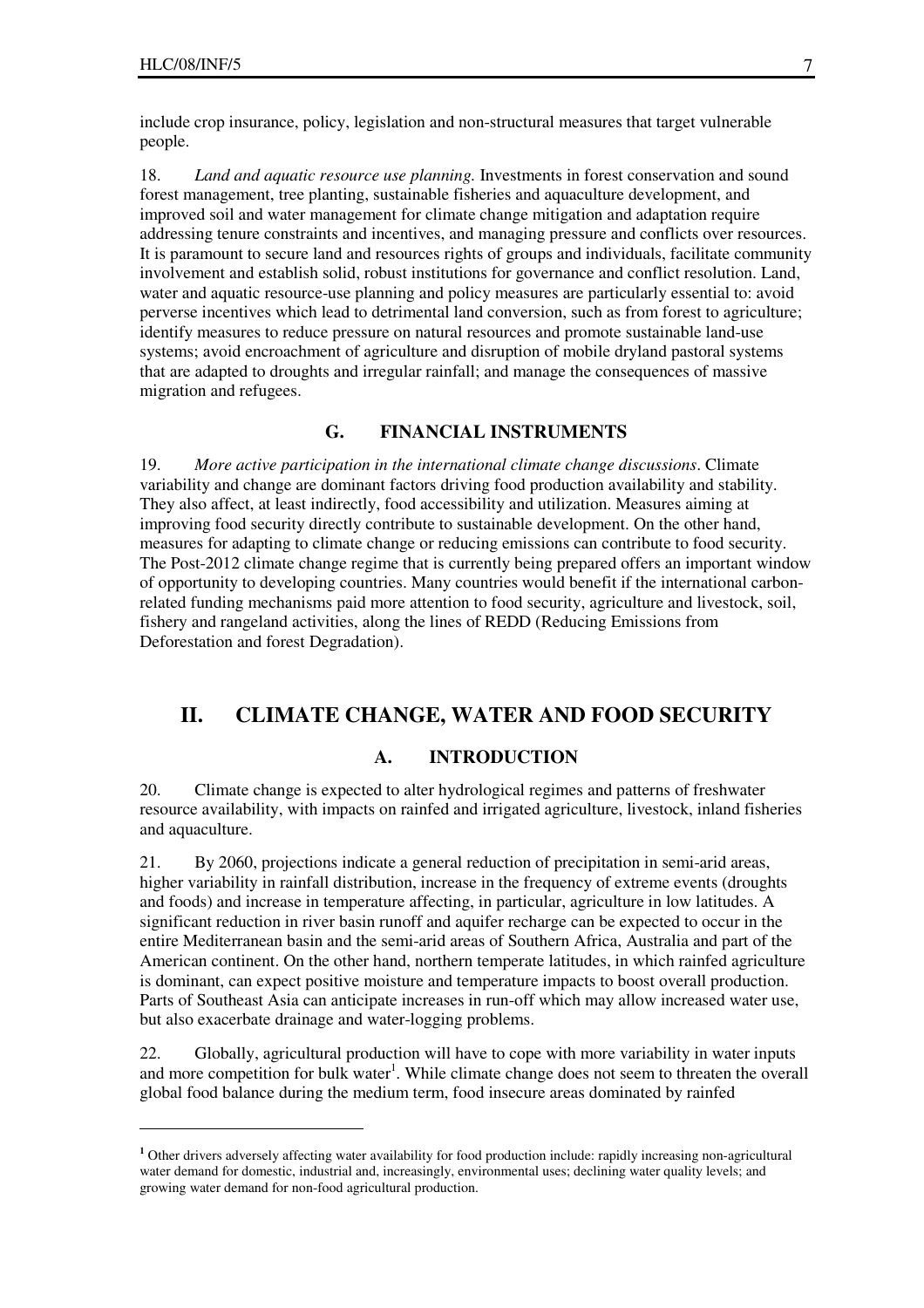agriculture (sub-Saharan Africa and peninsular India in particular) may suffer multiple, short-term adverse impacts, especially in densely populated farming systems. These impacts will include reduced production levels, lower agricultural incomes, loss of livelihoods and displacement. It is also anticipated that a combination of reduced river base-flows, flooding and sea-level rise will hit highly productive irrigated systems which currently help maintain the stability of global cereal production. The production risks will be amplified in alluvial plains dependant upon glacier melt (e.g. Punjab) and in lowland deltas in particular (e.g. Indus, Nile, and Ganges).

23. *Alleviating resource pressure*. Pressure exerted on the natural resource base underlying food production is already stretched and many of the large contiguous irrigated areas are operating at their socio-managerial limits. Any further change will exacerbate already existing water scarcity problems. At regional and national level, this will call for efforts to increase water productivity and strengthen resilience in all water dependant food production systems. A careful review of soils, surface and groundwater storages and an anticipation of future needs will be key in building resilience and reconciling competing demands while also maintaining environmental services.

24. *Maintaining production capacity.* Reduced food production capacity in rainfed systems will transmit demand into already tight global commodity markets, destabilizing and driving prices higher, and putting further pressure on irrigated production. Adaptation strategies focusing on improved water infiltration, soil moisture retention and management, water harvesting, supplemental irrigation, and small- and dam-based irrigation development will be required to increase the resilience of these highly vulnerable production systems. Critical waterrelated actions include:

- promoting technical and management measures to reduce non-beneficial consumptive use in both irrigated and rainfed production systems;
- supporting extension services to promote diversification into crops with higher water productivity to adapt to changing markets, and
- updating land and water management development strategies to take account of anticipated climate change impacts.

25. Ma*instreaming adaptation.* The existing knowledge base is sufficiently precise to warrant mainstreaming. Notwithstanding gaps in data and research, progressive "no regrets" adaptation across land and water systems can provide both a positive response to climate change but also make good environmental and economic sense in its own right. This requires specific national capacity in climate change assessment. In addition, system-based analyses and plans that operate within an integrated water resource management framework need to link with analyses of crops – particularly staples such as wheat and rice – and of ecological regions. At all levels, adaptation and mitigation programmes need to start with an awareness-raising initiative for policy-makers, researchers and opinion leaders focusing on production systems most threatened by climate change impacts. Linking regional centers for water, climate change and food to existing national and international centers of excellence is recommended to support national capacity in copying with climate change. Additional and new financing mechanisms for adaptive water management initiatives will be needed. Farmers access to microcredit has proven to be a positive adaptive strategy. Capacity building must be an integral part of these programs.

#### **B. PRIORITIES AT NATIONAL, REGIONAL AND INTERNATIONAL LEVELS**

26. Given the fundamental value of water to all economic sectors, agriculture cannot act alone. Water management actions will need to be focused at national level but supported by regional and international initiatives. Specific options are listed below.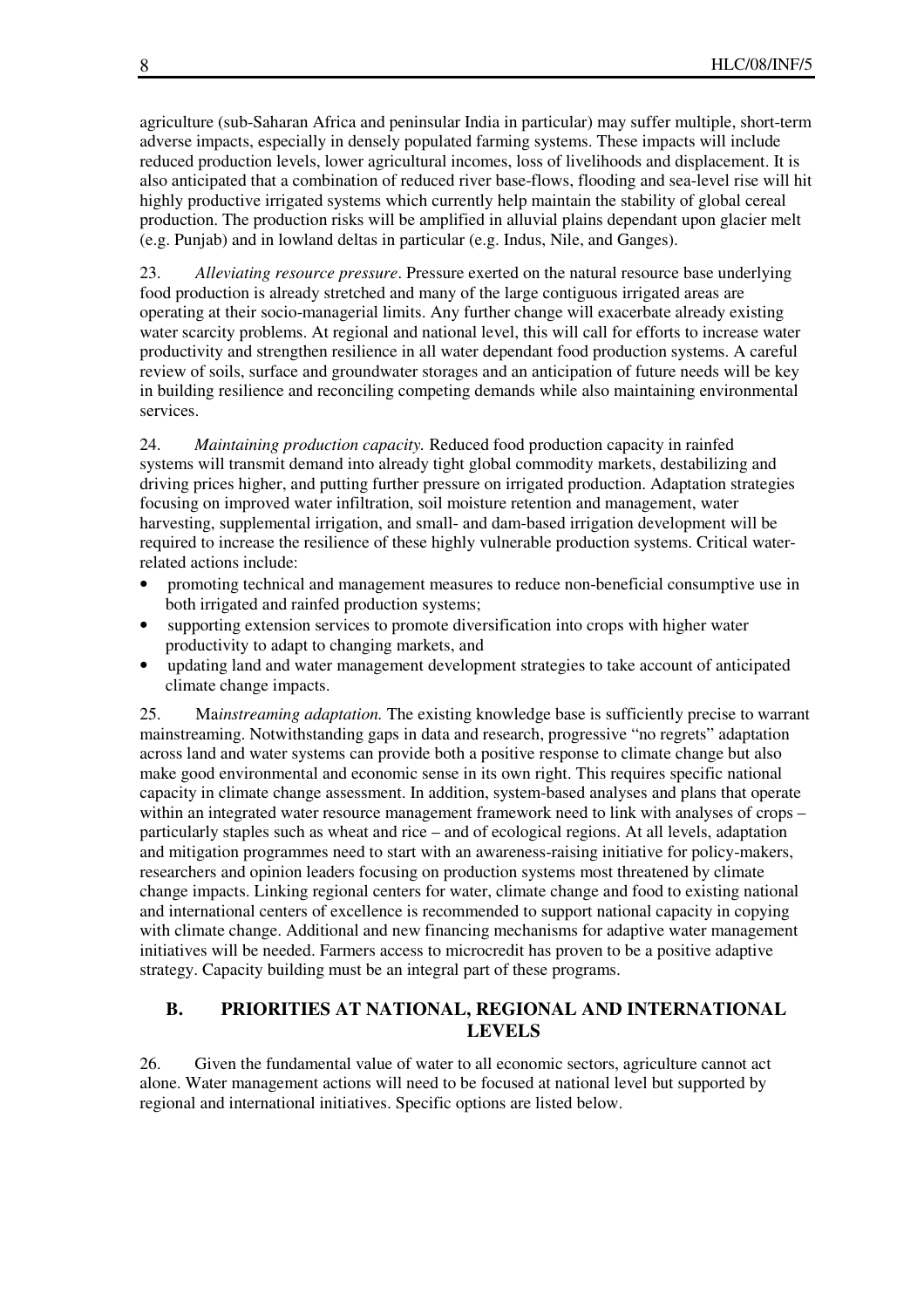#### *National level*

- 27. Planning approaches:
	- Provide support at the national level for collection of data and information for assessing renewable water resources and determining the potential change and impact that could result from climate variability.
	- Mainstream adaptation and mitigation measures for agricultural water management into national development plans, employing an integrated water resource management framework.
	- Adopt strategic inter-sectoral development planning aimed at increasing resilience, adapting to climate change impacts and maintaining environmental services and biodiversity.
	- Update land and water management development strategies and economic plans to account for anticipated impacts of climate change, particularly increased variability and long-term drying or wetting trends.
- 28. Institutional development:
	- Set the conditions for more flexible and responsive service-oriented water management.
	- Develop tools for water-related conflict resolution and prevention at local and district levels.
	- Develop and implement economic and financial trade instruments to remove distortion in water allocation.
- 29. Management options:
	- Revise operating procedures for water storage systems to accommodate climate change impacts on water supply and demand.
	- Promote watershed management and soil moisture conservation practices to increase infiltration and soil water storage.
	- Increase surface and groundwater storage options at a range of scales including distributed tank rehabilitation and possible new large-scale impoundments.
	- Increase water productivity through measures such as intermittent rice irrigation.
	- Promote risk management in national policies through better monitoring networks, risk assessment, early warning, risk sharing and participatory response mechanisms.
	- Develop alternative sources of water supply, such as treated wastewater streams for periurban agriculture and desalination plants for coastal urban supply.

#### 30. Economic and financial instruments:

- Document and quantify current patterns of water use and water entitlements.
- Develop transparent water allocation mechanisms to protect water use rights while providing greater flexibility to respond to scarcity under anticipated patterns of climate change.
- Develop innovative insurances products.

#### *Regional level*

- Develop and strengthen transboundary cooperation and institutional mechanisms to anticipate and respond to climate change impacts on transboundary water resources, including mechanisms to optimize water allocation and manage extreme hydrological events (floods and droughts).
- Standardize climate and hydrological data formats and promote exchange of national data to improve operational hydrological forecasting and regional climate prediction/forecasting.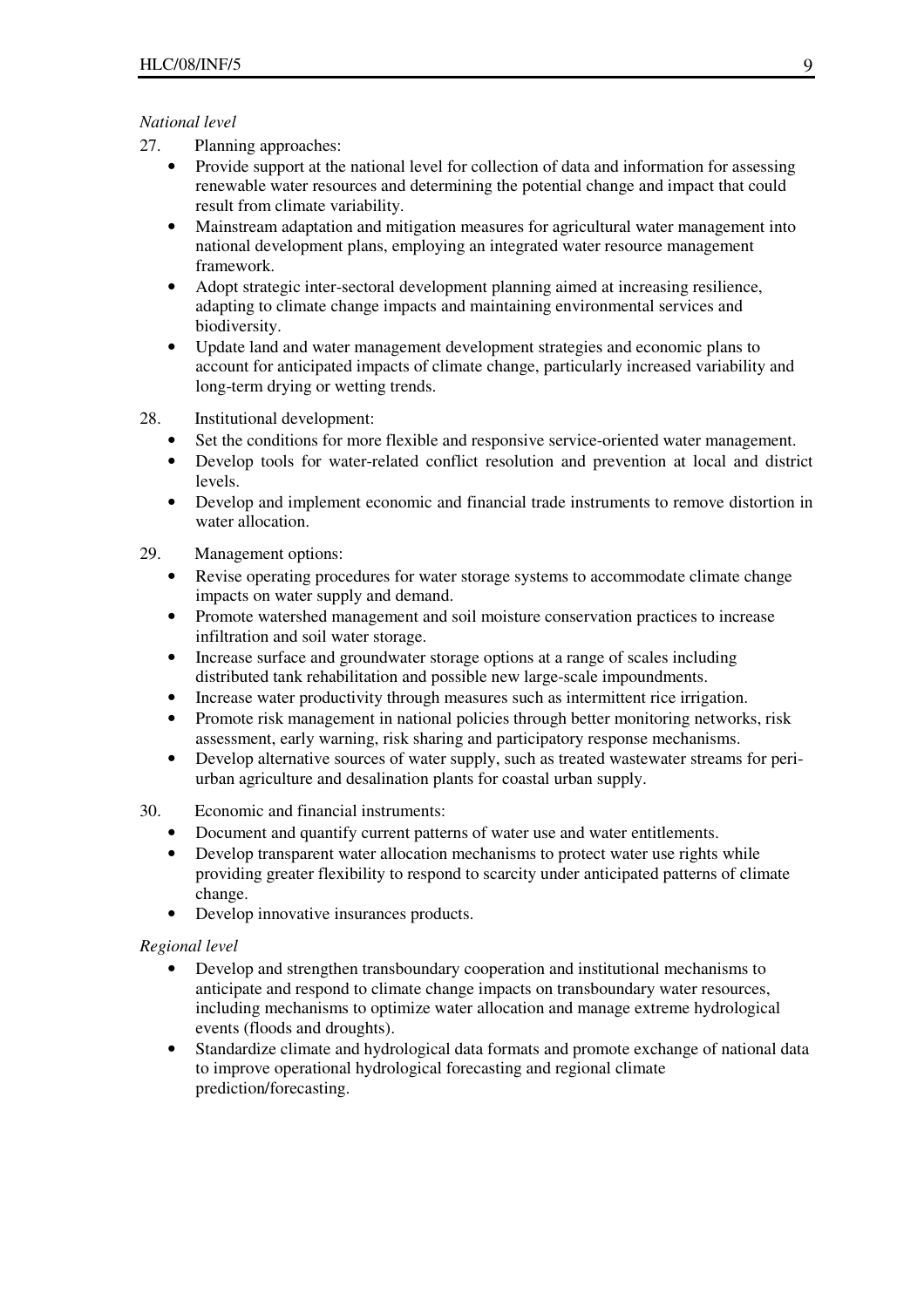#### *International level*

- Combine global data sets on water resource balances at basin level with production data to track climate change impacts.
- Focus international research agendas on systemic water productivity gains.
- Promote interlinkage between climate change, water and food security needs in global water meetings, such as the World Water Forum.
- Assess the vulnerability of globally-important food production systems and its potential impact on food security for the low-income food-deficit countries.

## **C. ADDRESSING KNOWLEDGE GAPS**

31. There are key gaps in data and research related to climate change and water. Many of these have been stipulated in the Fourth Assessment Report of the Inter-Governmental Panel on Climate Change and the forthcoming Technical Paper on Climate Change and Water. In view of these reports, it is recommended that policy-makers be made aware of current shortcomings and gaps in data and applied research.

32. Quality-assured local and country data are essential to establish overall water supply and demand balances, track climate change impacts and inform responses. Improved national data collection and verification are widespread needs, requiring international support and coordination. Internationally recognized databases such as AQUASTAT and FAOSTAT are important vehicles for standardizing, organizing, and disseminating improved national and basin-level water data. Key areas requiring attention include:

- improved water supply and water use data that consider both quantity and quality;
- improved data on the frequency and magnitude of extreme events;
- improved estimates of exploitable groundwater reserves.

33. Information on water resource status needs to be accompanied by enhanced information on water use in all water-using sectors and on the value and productivity of water in the various agricultural sub-sectors. The latter would include rainfed and irrigated agriculture, fisheries, agroforestry and livestock, and would assess competition, complementarities and relative contributions to food security.

34. Water management, agriculture and food security databases should be better integrated, with much closer monitoring of irrigated and rainfed production and clearer distinction between the sources of supply (rainfall, surface water, and groundwater). This effort should consider specific food staples, notably rice and wheat, as well as the productivity of water dependent aquatic environments.

35. Integrated assessments of the impact of climate change and variability on food security will be a priority for applied research. These analyses can serve to underpin development of enhanced adaptation methodologies and strategies and should include assessments of the potential impact on water resources of bioenergy production and of mitigation measures such as minimumtillage and agro-forestry development. Important factors to consider in impact modelling include climate variability, shifts in seasonality, land use changes, yield responses to temperature rise and increased  $CO<sub>2</sub>$  concentrations, new crop varieties, and the impact of trade and macro-economic and sectoral policies.

36. Specific research requirements include:

- Determining potential water productivity increases in crop agriculture, taking into account local production environments, livelihood impacts, technological options and environmental impacts.
- Defining methods for improving linkages between remote-sensing information and ground-based data;
- Downscaling climate projections for use in hydrologic modelling and agricultural water management;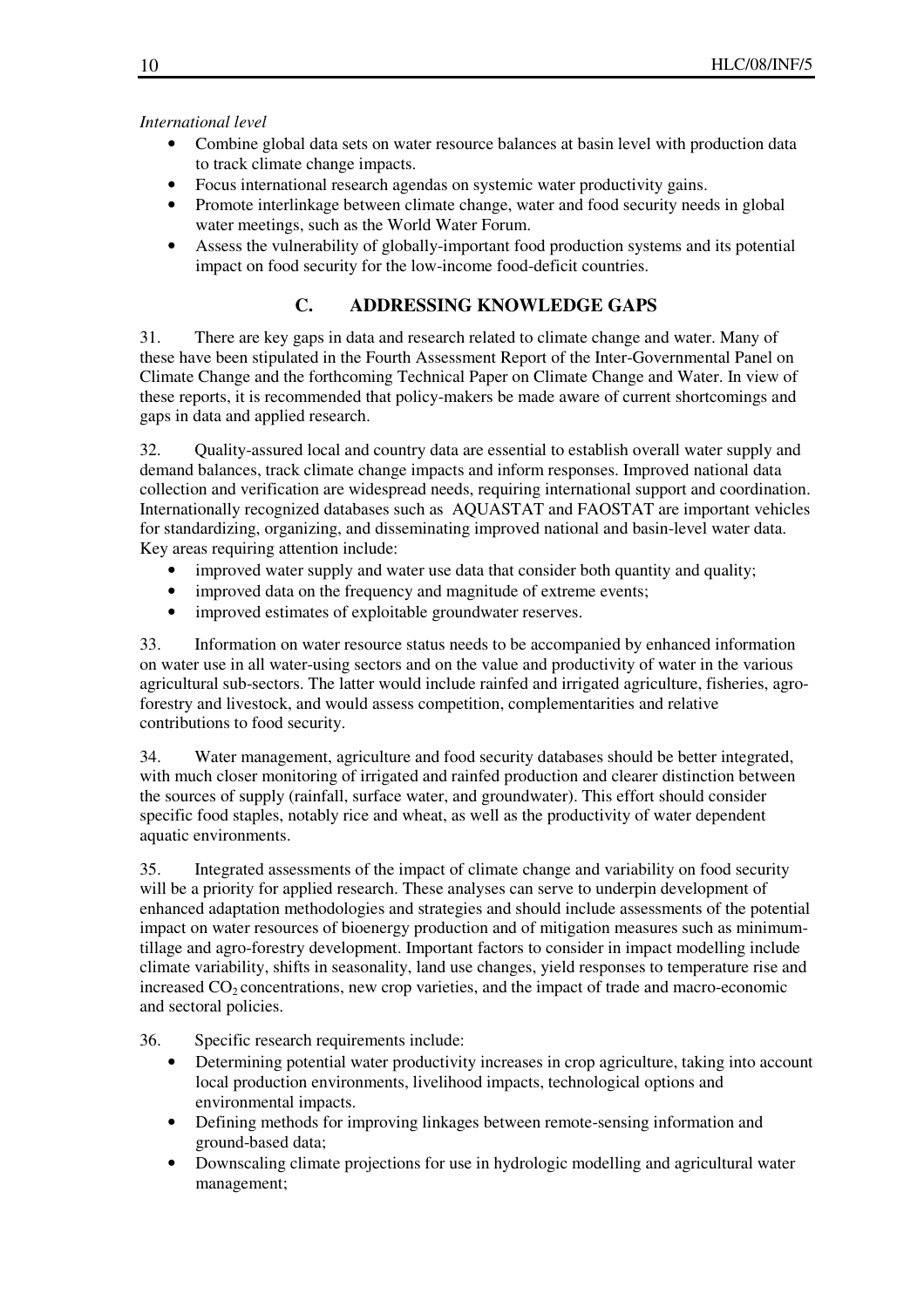- Assessing the potential impact of bioenergy and other mitigation measures on water availability for food production;
- Determining social, economic, institutional and human resource limitations to adaptive capacity and strategies for easing these constraints.

### **D. ADDRESSING CAPACITY NEEDS**

37. Because proactive policy and action responses are typically taken at the national level, the capacity of national systems to generate knowledge, inform decision making, build awareness, transfer knowledge and implement effective action is critical to successful adaptation to climate change.

- 38. The following immediate steps are required:
	- Promoting technical and management measures to reduce non-beneficial consumptive use in both irrigated and rainfed production systems and support extension services to promote diversification from high water-use crop systems into crops with higher water productivity.
	- Building skills at the national level in economic planning, demand forecasting, model downscaling and hydrologic impact assessment to supplement current analytical capacities.
	- Creating or strengthening regional centers on water, climate change and food, and link them to existing national and international centres of excellence to build local and regional capacity. The centres' key objectives would be producing scaleable solutions to food production under amplified hydrological variability and temperature changes and supporting updated land and water management development strategies to account for anticipated impacts of climate change. Their tasks would include data analysis, research, education, training, policy support and communication.

### **E. ENABLING FINANCIAL MECHANISMS**

39. Implementing the technical options identified above would require opening the investment space for agricultural water management. Specific recommendations include:

- Mobilizing adaptation funds to support developing countries investments to build analytical and management capacity to meet the challenges of water and food security under climate change.
- Funding National Adaptation Programmes of Action (NAPAs) in Least Developed Countries to accelerate adaptation in agricultural water management.
- Encouraging national governments to allocate adequate financial resources for adaptation planning in the field of water management for agriculture.
- Enhancing opportunities for small farmers to develop Clean Development Mechanism (CDM) projects and access funds in post-2012 arrangements.
- Enable adaptation/mitigation financing mechanisms to best practices, such as alternate wet-dry rice production systems.
- Developing implementation mechanisms enabling payment for environmental services in watersheds.

# **III. BIODIVERSITY FOR FOOD AND AGRICULTURE**

### **A. DEVELOPING THE KNOWLEDGE BASIS TO MONITOR BIODIVERSITY TRENDS AND ASSOCIATED RISKS**

40. Analyzing whether climate change may constitute a threat for biodiversity in the future requires understanding the extent and distribution of biodiversity for food and agriculture, and its vulnerability and adaptation patterns. Matching this information with that available from climate change models will be a basic requirement to inform conservation and adaptation strategies. Lack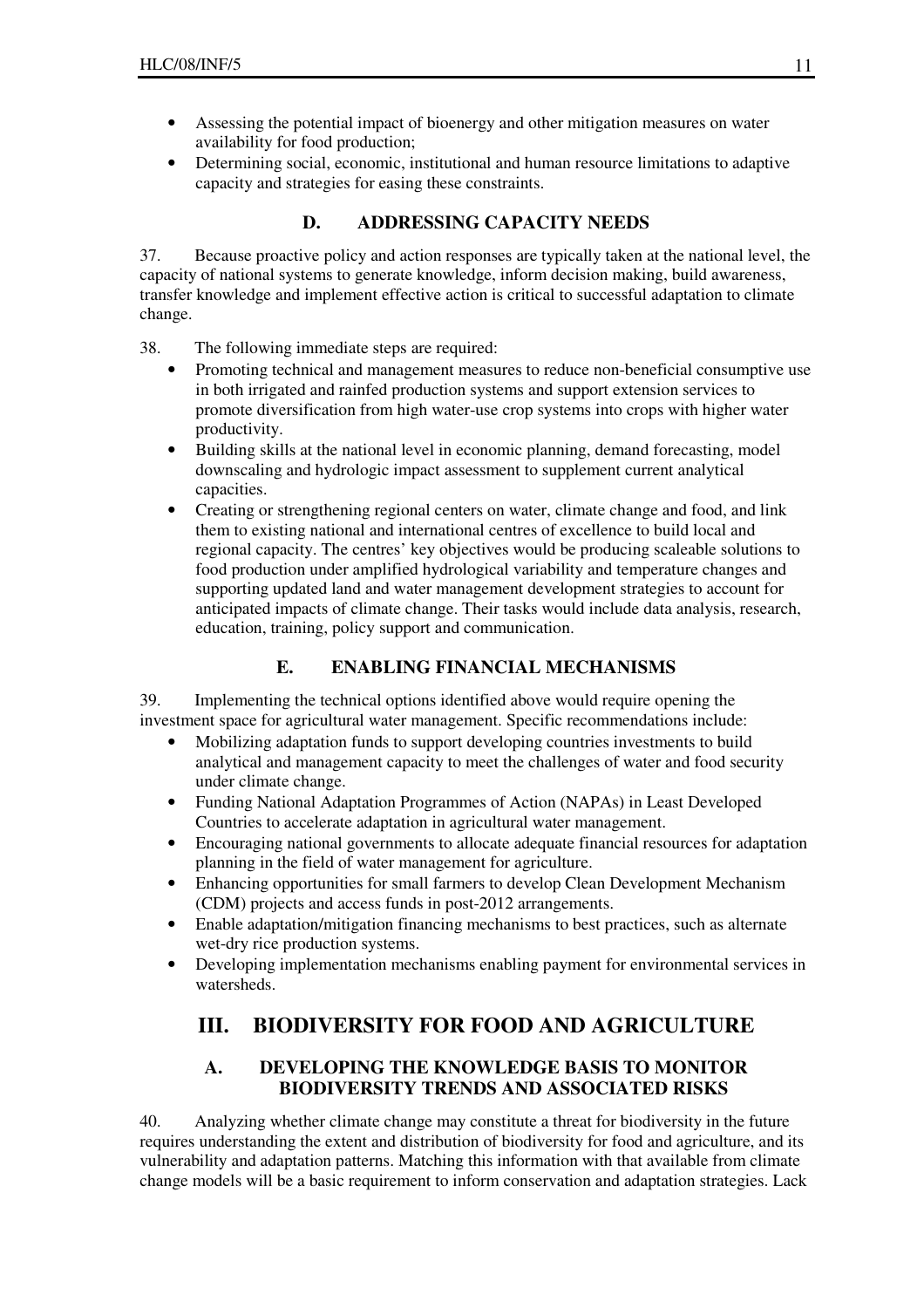of characterization and evaluation of genetic resources for food and agriculture will be an obstacle in developing adaptation mechanisms to climate change. Evaluation is currently an important bottleneck across all types of genetic resources. Improving information systems for genetic resources and the dissemination of relevant information to users will be an important priority for the future.

41. Suggestions for future action:

- Improve biodiversity national inventories to include relevant spatial information assessing threats caused by climate change to species, populations or genotypes of relevance to food and agriculture.
- Improve knowledge on the genetic processes, such as geneflow, introgression, local populations and extinctions, that allow or undermine species adaptation to climate change of relevant biodiversity for food and agriculture.
- Undertake predictive modelling of future distribution of genetic resources for food and agriculture under different climate change scenarios to inform national strategies.
- Develop biodiversity monitoring plans to analyze changes in delivery of ecosystem services due to climate change in specific farming systems, to inform place-based adaptation strategies.
- Strengthen characterization and evaluation of genetic resources for food and agriculture as a fundamental basis to enable sustainable use.
- Develop or strengthen information systems on genetic resources, including early warning systems.

### **B. INTER-SECTORIAL COOPERATION AND INTEGRATED PLANNING**

42. Biodiversity for food and agriculture and climate change have rarely been discussed in the same context. Previous global assessments on climate change have dealt with possible impacts on food security and on biodiversity, but, so far, there has been no comprehensive analysis at the global level of the threats posed by climate change to the biodiversity most important to food security and on the crucial role biodiversity for food and agriculture can play to respond to climate change. On the other hand, previous global assessments of the status and trends of biodiversity for food and agriculture had limited focus on climate change. Given its potential to contribute to coping with climate change, the sustainable management of biodiversity for food and agriculture should be made a basic component of adaptation strategies.

- 43. Suggestions for future action:
	- Improve cooperation between the United Nations Framework Convention on Climate Change and relevant biodiversity forums, such as the Commission on Genetic Resources for Food and Agriculture, the International Treaty on Plant Genetic Resources for Food and Agriculture and the Convention on Biological Diversity.
	- Integrate climate change dimensions into future global assessments on biodiversity for food and agriculture, so that the findings can inform future climate change assessments by incorporating agricultural biodiversity perspectives.
	- Develop integrated strategies to tackle climate change adaptation and mitigation, food security and rural development, and the sustainable management of biodiversity. In doing so, identify opportunities to deliver these triple dividends, but also the trade-offs and conflicts and ways to resolve them.

### **C. BUILDING ADAPTIVE CAPACITY THROUGH BIODIVERSITY MANAGEMENT IN FARMING SYSTEMS**

44. Improving our understanding of the ecosystem services provided by agricultural biodiversity and of how these may be affected by climate change will be a key element in the development of place-based sustainable agricultural responses to climate change. Responses will need to be dynamic given the complex changes occurring at different scales, as explained above.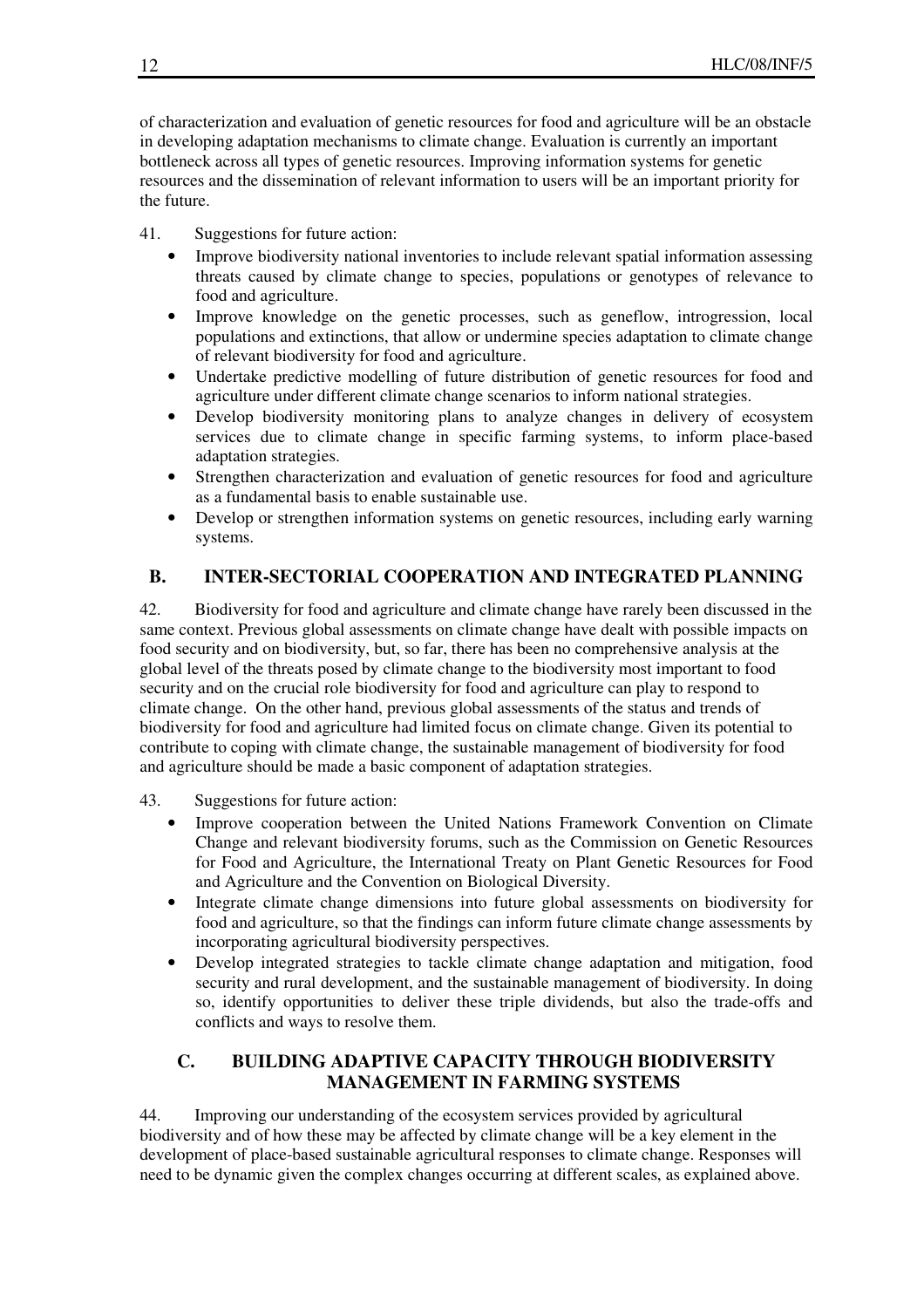Smallholder and subsistence farmers or pastoralists are likely to suffer complex, localized impacts of climate change. These vulnerable communities are among those most dependent on biodiversity and on the provision of ecosystem services to guarantee their livelihoods and wellbeing. Farmers and local and indigenous communities adapt to change continuously, and agricultural biodiversity, especially crop and livestock diversity, has traditionally formed an important element of farmer risk management strategies. Strengthening farmer adaptation strategies, their ecological knowledge and local institutions will enable development of more effective adaptation strategies to climate change. It will also allow farmers and rural communities to play a role in climate change discussions and policy. Developing local response strategies will depend on the complementary knowledge of farmers and researchers.

#### 45. Suggestions for future action:

- Identify which agro-ecosystems, components or properties of agricultural biodiversity are most or least sensitive to climatic variability.
- Downscale climate change data to allow informed decisions on biodiversity planning by farmers and rural communities.
- Put in place long-term monitoring of functional agricultural biodiversity in production systems and identify key biodiversity indicators to facilitate such monitoring.
- Promote local institutions to manage agricultural biodiversity and strengthen community capacity to access genetic resources and associated information to cope with climate change.
- Strengthen the dissemination of knowledge, appropriate technologies and tools to improve management practices related to agricultural biodiversity and ecosystem services.

### **D. DEVELOPING CLIMATE-CHANGE INFORMED PLANS AND POLICIES FOR GENETIC RESOURCES FOR FOOD AND AGRICULTURE**

46. Very few national and international programmes on genetic resources for food and agriculture factor climate change into their conservation and sustainable use strategies. Lack of information is currently an obstacle, but available data suggest that there are serious challenges to confront, as climate change is likely to cause a significant and irreversible loss of the genetic diversity that is critical for the sustainability of the food and agriculture sector.

47. Both *ex situ* and *in situ* conservation will need further support to guarantee the availability of genetic diversity needed for future generations to adapt to climate change. *In situ* and on-farm conservation measures will need to guarantee the dynamic evolution of genetic diversity to changing conditions. However, there will be regions and species for which the rate of change caused by climate change may be greater than the natural capacity of certain species and populations to adapt or move, and human intervention will be needed to prevent accelerated genetic erosion, in particular through *ex situ* conservation. However, *ex situ* conservation should be considered a complementary strategy to *in situ* conservation, and not substitute for it. The challenge is how to develop an overall integrated approach to conservation and use which will be cost-effective and, at the same time, safeguard as much diversity for the future as possible throughout climate change.

48. The sustainable use of genetic resources for food and agriculture is the foundation for many of the climate-change adaptation strategies required in food and agriculture. Farmers and rural communities will require genotypes adapted to multiple new stresses, from drought to new pests and diseases. On-farm management of genetic diversity has traditionally allowed farmers to cope with adversity. Breeding is a long-term process, so preparing to adapt to climate change requires planning. Given that climate change will increase the frequency of extreme climate events, measures should be taken to rehabilitate agricultural systems with locally adapted genotypes after disasters.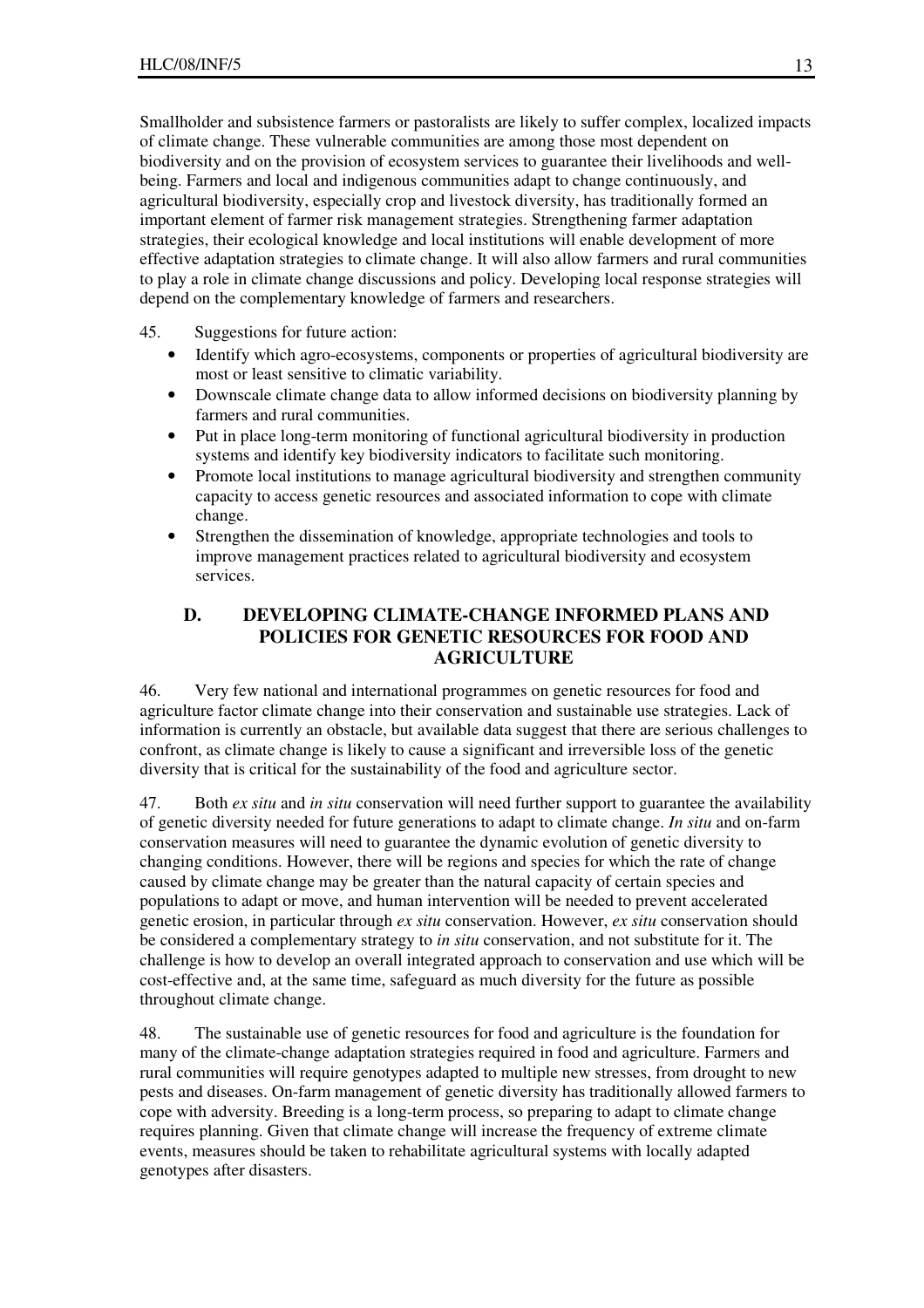49. With climate change, countries will increasingly depend on genetic resources from other countries and regions to adapt their food and agriculture. Loss of genetic diversity at a given place may have negative effects globally as well as locally, as important traits for climate change adaptation may be lost forever. Interdependence between countries with regard to genetic resources for food and agriculture will increase, as will the need to improve the exchange mechanisms for this critical resource. In developing countries, lack of human and financial resources will impede response to climate change through the conservation and sustainable use of genetic resources for food and agriculture. International cooperation, therefore, will be a key element of a long-term strategy to confront climate change in this field.

#### 50. Suggestions for future action:

- Analyze the effects of climate change, in particular in centres of origin and diversification of genetic resources of relevance to food and agriculture, to inform national conservation strategies.
- Improve monitoring methods of genetic resources being managed *in situ*, to increase understanding of threats and vulnerability due to climate change.
- Promote the collection and *ex situ* conservation of genetic resources for food and agriculture most threatened by climate change, and most potentially useful in adaptation.
- Develop robust programmes and strategies for sustainable use of genetic resources for food and agriculture, so that breeders, farmers and rural communities can have available a wide range of genetic diversity to adapt to climate change.
- Support farmers to continue developing locally adapted genotypes through on-farm management.
- Improve rehabilitation strategies after climate-change related disasters to ensure that locally adapted genotypes are re-introduced.
- Integrate climate change dimensions into the relevant international policies and programmes for the conservation and sustainable use of genetic resources for food and agriculture, and the fair and equitable sharing of the benefits arising out of their use.
- Strengthen international cooperation to build capacities in developing countries to conserve and sustainably use genetic resources for food and agriculture to respond to climate change.

# **IV. CLIMATE-RELATED TRANSBOUNDAY PESTS AND DISEASES**

### **A. INTRODUCTION**

51. The movement of animal and plant pests and diseases, $<sup>2</sup>$  and invasive alien aquatic</sup> organisms across physical and political boundaries threatens food security and creates a global public concern. Countries have always allocated extensive resources to maintain animal and plant health services and to limit the spread and control, for example, avian influenza, foot-and-mouth

 $\overline{a}$ 

<sup>&</sup>lt;sup>2</sup> Transboundary pests and diseases refer to animal and plant pest and diseases and relevant aquatic organisms that spread across national or geographical (physical) boundaries, indicating that disease or pest events in one country may have direct effects in another country.

Transboundary Animal Diseases (TADs) are defined by the World Organisation for Animal Health (OIE) and the Food and Agriculture Organization of the United Nations (FAO) as epidemic diseases that are highly contagious or transmissible and have the potential for very rapid spread, irrespective of national borders, and can have serious socioeconomic and public health consequences.

Transboundary plant pests refer to quarantine pests. These include pests of potential economic importance to the area endangered, even if they are not yet present, as well as pests that are present but not widely distributed and that are officially controlled, and to migratory pests, in particular locusts, which have the ability to change from individual behaviour to collective behaviour in swarms that easily cross boundaries.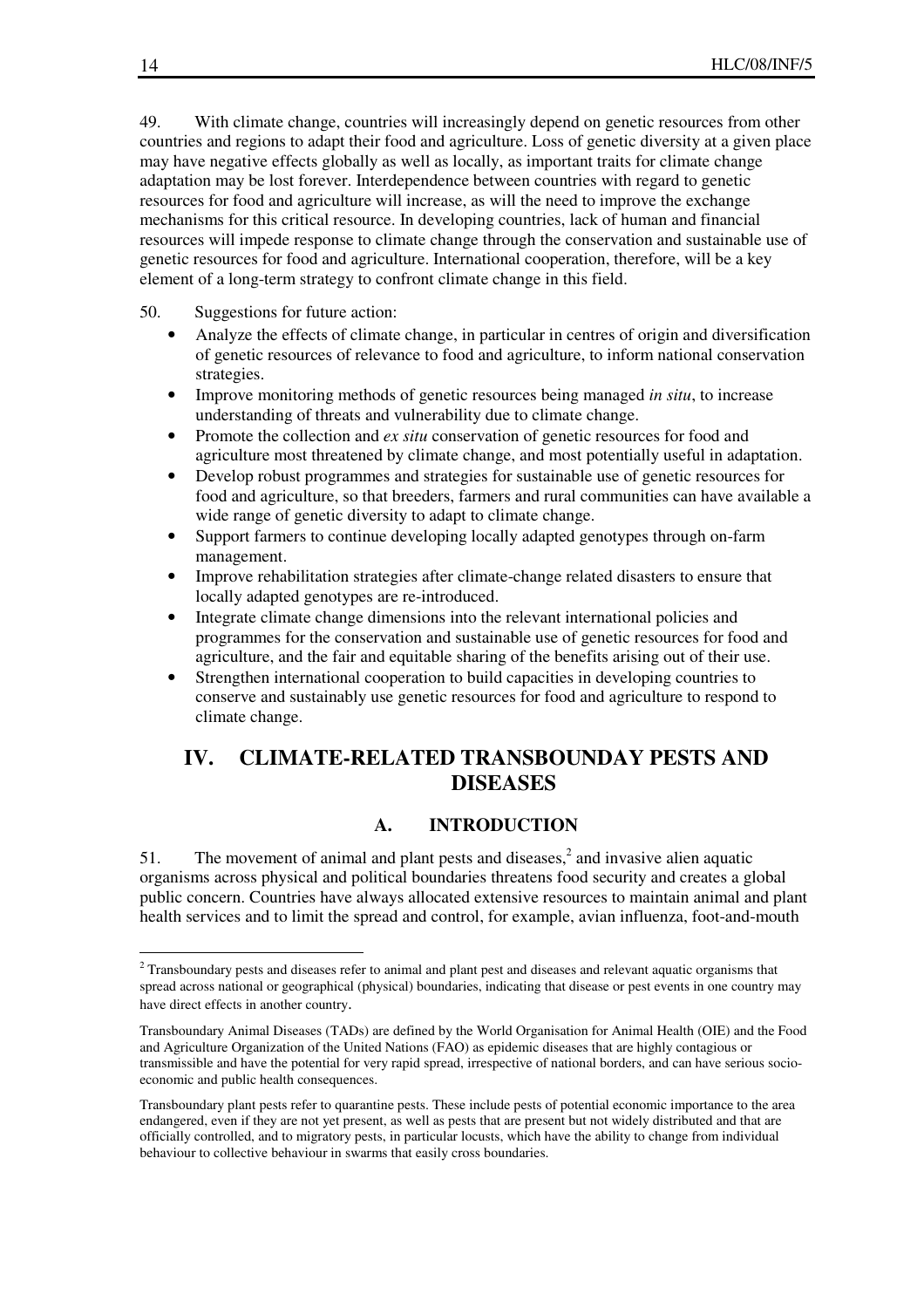disease and locusts. They also have cooperated regionally and globally for prevention, early warning and control of pests and diseases.

52. Trade, traffic and travel, the traditional drivers of spread, are joined by climate change which is adding to the distribution, incidence and intensity of animal diseases, plant pests and invasive alien aquatic species. Climate change is also creating new ecological niches that allow the entry, establishment and spread of pests and diseases into new geographical areas and from one region to another.

### **B. IMPACTS ON TRANSBOUNDARY PESTS AND DISEASES**

53. Climate change will be especially important to vector-borne diseases and macroparasites of animals and may also result in new transmission modalities and changes in host species. Changes in species composition and interactions will augment the emergence of unexpected events, including the emergence of new diseases and pests. While most developing countries are already subject to an enormous disease burden, both developing and developed countries will be subject to newly emerging diseases. Temperate countries will be particularly vulnerable to invasions by exotic arthropod-borne virus diseases and macroparasites.

#### **Contributors to transboundary pests and diseases**

Factors that affect the entry, establishment and spread of transboundary pests and diseases include:

- globalization;
- human population growth;
- ecosystem diversity, function and resilience;
- industrial and agricultural chemical pollution;
- land use, water storage and irrigation;
- atmospheric composition,  $CO<sub>2</sub>$  and oceanic acidification by carbonic acid;
- species interactions with hosts, natural enemies and competitors; and
- trade and human movements.

These factors are not independent of each other and climate change interacts with each of them.

54. *Animal threats.* Bluetongue and Rift Valley fever, as well as tick-borne diseases, are examples of animal diseases whose distribution will be strongly influenced by climate change. After introduction in Europe, bluetongue virus is now transmitted by temperate autochtonous midge vectors. Rift Valley fever is a mosquito-borne animal and human disease in which the vectors are influenced by climate.

55. *Plant threats.* Change in plant pests is driven by increases in temperature, variability in rainfall intensity and distribution, drought,  $CO<sub>2</sub>$  concentration in the atmosphere and extreme events such as hurricanes or storms as well as intrinsic characteristics of pests (e.g. diapause, number of generations, host interaction), hosts and ecosystems (e.g. monoculture, biodiversity, natural enemies) characteristics. For example, the expansion of maize production in response to climate change will make more areas vulnerable to entry, establishment and spread of the corn root worm (Diabrotica) while climate change will considerably alter the range of fruit flies which have a high potential to affect international trade.

56. *Forest threats.* Mountain pine beetle (Dendroctonus ponderosae), a pest of North American forests, has shown decreases in generation time and winter mortality which increases the risk of range extension into vulnerable ecosystems. Conversely, some pests will be less damaging because of decreasing climate suitability or changes in interactions with natural enemies and plant defenses.

57. *Aquatic threats.* Aquatic animals are very vulnerable because water is their life-support medium and their ecosystems are fragile. Epizootic ulcerative syndrome (EUS), a fungal disease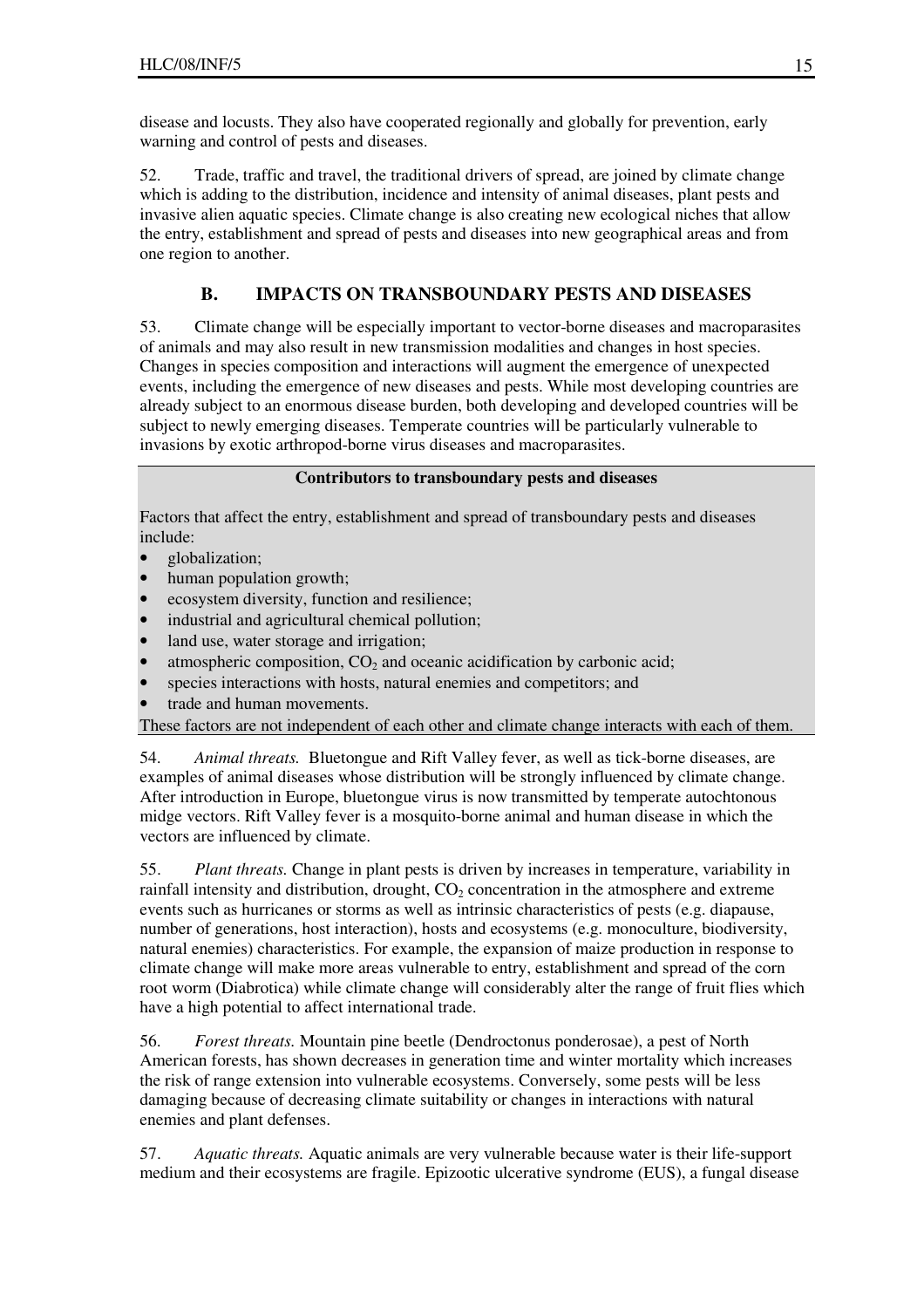that affects more than 60 host species of cultured and wild fish in fresh and brackish water throughout Asia, recently expanded its distribution to southern Africa. Temperature and rainfall are critical ecological factors for the disease. Perkinsus olseni, a major mollusc pathogen, affects more than 100 host species and is temperature dependant. Many susceptible hosts are major food commodities. Red tides (harmful algal blooms) are influenced by climate change and spread into new locations through ballast water from ships.

58. Production of crops, livestock and aquatic animals will vary according to their exposure to climatic hazards such as droughts, floods, extreme temperatures, oceanic acidification and rises in sea level. The sensitivity of each production system to those hazards will notably depend on the breed or variety of the animal or crop, the pest or disease species involved, and the geographical location. Response options will be determined by the local biodiversity which can act, to varying degrees, as regulators of pest populations.

59. There is a need for a better impact assessment of climate change on animal and plant pests and diseases and invasive alien aquatic species. In the Fourth Assessment Report of the Intergovernmental Panel on Climate Change, these risks are not addressed sufficiently.

60. The application of risk analysis to assess risks of entry, establishment and spread of threats within the context of climate change is resource intensive and requires more reliable data. In addition, risk analyses must be re-evaluated and updated as climate continues to change. Limited resources demand cost effective approaches to risk analysis that exploit minimum data sets. Generic modelling tools that are needed to answer questions related to numerous pests and diseases should be applicable on a global scale.

#### **C. IMPACT ON FOOD SECURITY**

61. Animal diseases, plant pests and invasive aquatic species reduce the availability of food of appropriate quality from domestic production and imports. Although quantification of losses and potential losses due to these transboundary pests and diseases is limited, historically, animal disease and plant pest entry, establishment, emergence and outbreaks have resulted in major food problems either directly through yield reductions of food crops and losses in animal production, or indirectly through the reduction of yields of cash crops through, e.g. rinderpest, potato blight or locusts. Climate change will increase production volatility, bringing additional crises to local agricultural and aquatic production. Although specific consequences will vary according to socioeconomic groups and gender, small farmers and those involved in subsistence agriculture and aquaculture will be particularly affected.

62. Plant and animal pest and disease regulations are designed to facilitate trade while reducing the risk of international movement of restricted organisms whose introduction could require expensive eradication or control operations. Transboundary pests and diseases affect food access through reduction in yields of food and cash crops, reduction in forest productivity and changes in aquatic populations as well as the reduction of income from animal production and increased costs of control. They also may have a substantial effect on the stability of food supply through direct losses as well as through the reduction of income. The need for quarantine of animal diseases or plant pests has an indirect effect on access to international markets.

63. Food-borne zoonoses, unacceptably high levels of pesticide residues and veterinary drugs due to increased and inappropriate use, and presence of mycotoxins may make food unsuitable for human and animal consumption. National regulations set maximum residue levels for national production and for import. Changes in rainfall, temperature and relative humidity will result in further spread of zoonoses and the outbreak of plant diseases that produce mycotoxins in crops such as groundnuts, wheat, maize, rice and coffee, and also may increase pesticide residues.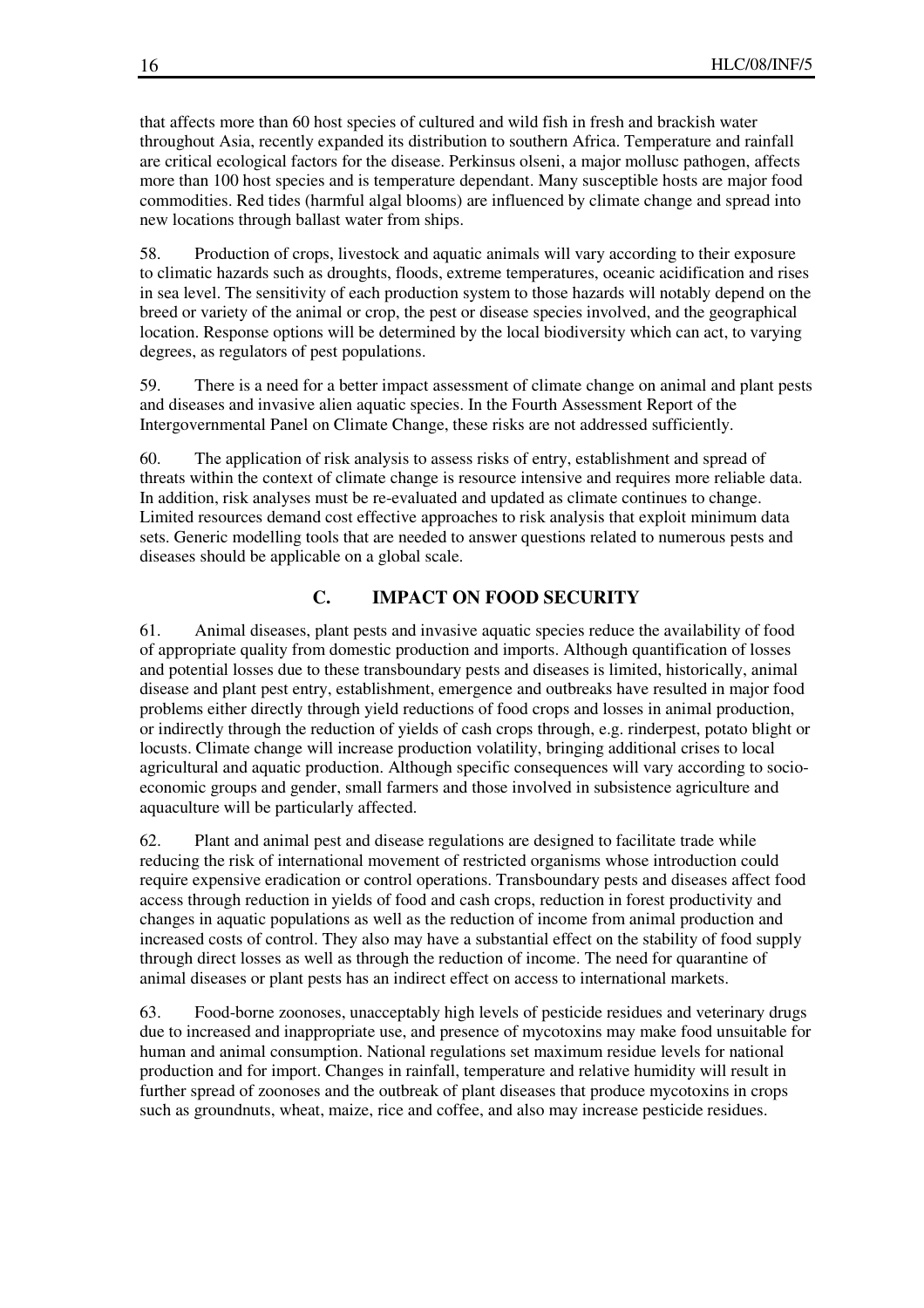# **D. POLICY AND IMPLEMENTATION FRAMEWORKS AT NATIONAL, REGIONAL AND INTERNATIONAL LEVELS**

64. Management of transboundary animal and plant pests and diseases and invasive alien aquatic species has three components: prevention, early warning and early control through eradication or containment. In case eradication or containment are not feasible, then further actions may be required to adapt to the new situation. Additional research is required to provide the scientific underpinning and tools for all components.

65. National animal and plant protection infrastructure is often unable to execute the range of activities required to prevent and control transboundary animal and plant diseases and pests, particularly in developing countries. Climate change effects will further strain these systems.

66. Learning and sharing lessons from failures as well as from successes is important. When governments reduce funding in the absence of new pest and disease occurrences, they usually suffer later from having failed to maintain capacity.

67. Legislation and national systems that prevent the entry and establishment of invasive alien aquatic species and aquatic diseases exist in only a limited number of countries. There is great concern over the largely unregulated movement of ornamental fish species and aquatic organisms that spread disease or become pests that impact aquatic systems.

68. The introduction of diseases and pests will result in higher costs to the food industry of affected countries in relation to inspection, treatment and compliance to the obligations of importing trading partners. WTO trade disputes could become more frequent. Investment in early control and detection mechanisms will undoubtedly be valuable in avoiding the higher costs of eradication and control.

69. Information-exchange mechanisms exist at global and regional levels. In addition to government databases, many national databases are maintained by non-governmental organizations (NGOs) and universities. Data are, however, of varying quality and are often incomplete or out of date.

70. The existing regional and global regulatory frameworks and standard setting mechanisms provide the structure to serve also under climate change scenarios; but regional frameworks need strengthening in many aspects and the global framework is inadequate to address invasive alien aquatic species.

# **E. REQUIREMENTS FOR CAPACITY BUILDING**

# **Insufficient legislation and resources at national level**

At present, most countries have insufficient enabling legislation and resources allocated to:

- surveillance and monitoring;
- border control and inspections;
- risk assessment capability;
- diagnostic tools for early detection;
- expertise in diagnosis (taxonomy);
- data collection and access to information;
- tools for rapid response to entry, establishment and spread; and
- control measures at the source.

71. Strengthening of national veterinary and plant health services and systems is the top priority for dealing with animal and plant pests and diseases. This requires targeted legislation and enforcement as well as capacity building in diagnostic expertise and providing for adequate infrastructure, surveillance, border control and emergency preparedness. In addition, response to movements of pests and diseases requires rapid diagnostic tools and forecasting models as well as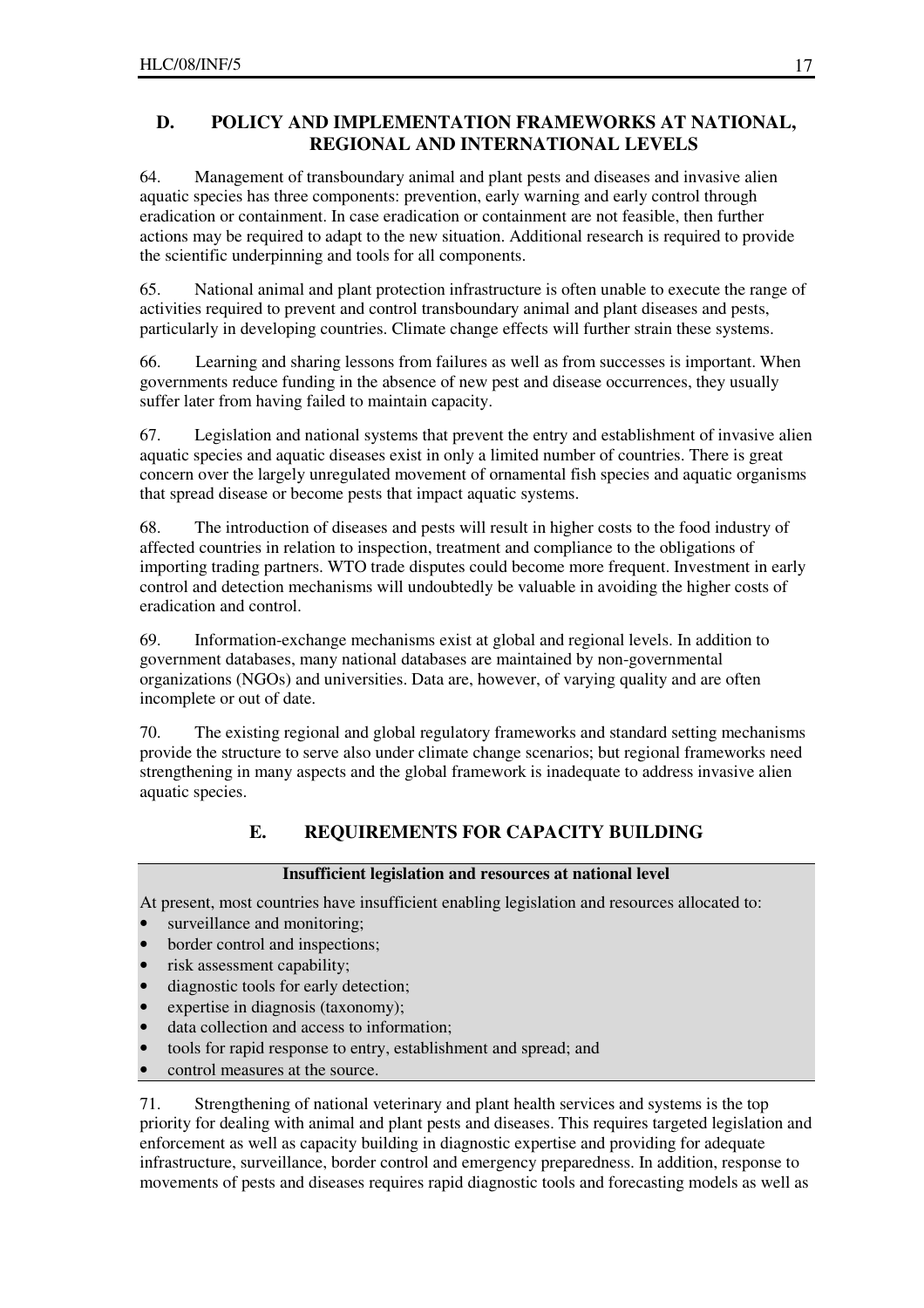establishment and maintenance of expertise. Investment in capacity building will contribute to reduction of emerging animal and plant pests and diseases at the source, and benefit importing countries.

72. This indicates that governments should: give highest priority to basic sciences such as climate change science, taxonomy, modelling, population ecology and epidemiology; and legislate and seek to establish capacity to implement systems to prevent the entry and establishment of invasive alien aquatic species and aquatic animal diseases.

73. At the same time, national strategies should: seek to capture synergies across the agencies responsible for managing animal and plant pests and diseases; and consider moving toward biosecurity approaches.

### **F. PRIORITIES FOR NATIONAL, REGIONAL AND INTERNATIONAL ACTION**

74. Impact assessment and cost-benefit analyses at national and regional levels and methods that take a wide range of factors into account should be developed and used in strategic planning.

75. Coordinated research, including the Consultative Group on International Agricultural Research (CGIAR) programmes related to climate change and food security, will be needed to improve the range of options available to countries. Better accessibility and analysis of existing historical data and more detailed data for all regions in relation to different climate change scenarios will improve the baselines needed for adaptation.

76. Global data exchange mechanisms that cover the distribution of diseases, pests, invasive alien aquatic species and correlated ecological conditions including climate will be needed to enable risk assessment, prevention, monitoring and control.

77. Formulation of local, national and regional strategies for adaptation to animal and plant diseases and pests, under climate change scenarios should consider the general adaptation measures listed in the Fourth Assessment Report of the IPCC. Early detection and identification, including genotypic characterization and preparedness for and rapid response to new and emerging pests, are critical elements.

78. In forestry, adaptation responses will need to take a long-term ecological view and increase monitoring to cover the lag phase in pest population growth after initial establishment. They also should include data sharing, enforcement of wood packaging standards, funding for emergency control operations, control of pest or disease spread after introduction, and capacity building for better compliance by trading partners. Particular risks associated with plants for planting pathways should be addressed generically.

79. Countries should consider mechanisms to make full use of synergies among national infrastructures involved in animal health, plant health and invasive alien aquatic species management. In addition, where nonexistent, countries should establish legislation and national mechanisms to prevent the entry and establishment of alien aquatic species and fish diseases.

80. Information exchange should be improved. This will require increasing cooperation among national, regional and global organizations, and specifying the data required and the safeguards that should be applied to protect national interests. Government agencies and relevant stakeholders should come together and discuss specifications and sustainable systems for practical use.

81. Climate affects ecosystem processes and production at local and regional scales. As many threats are transboundary, countries will not be able to address these issues individually. Regional cooperation is a high priority for risk analysis, standard setting, exchange of information and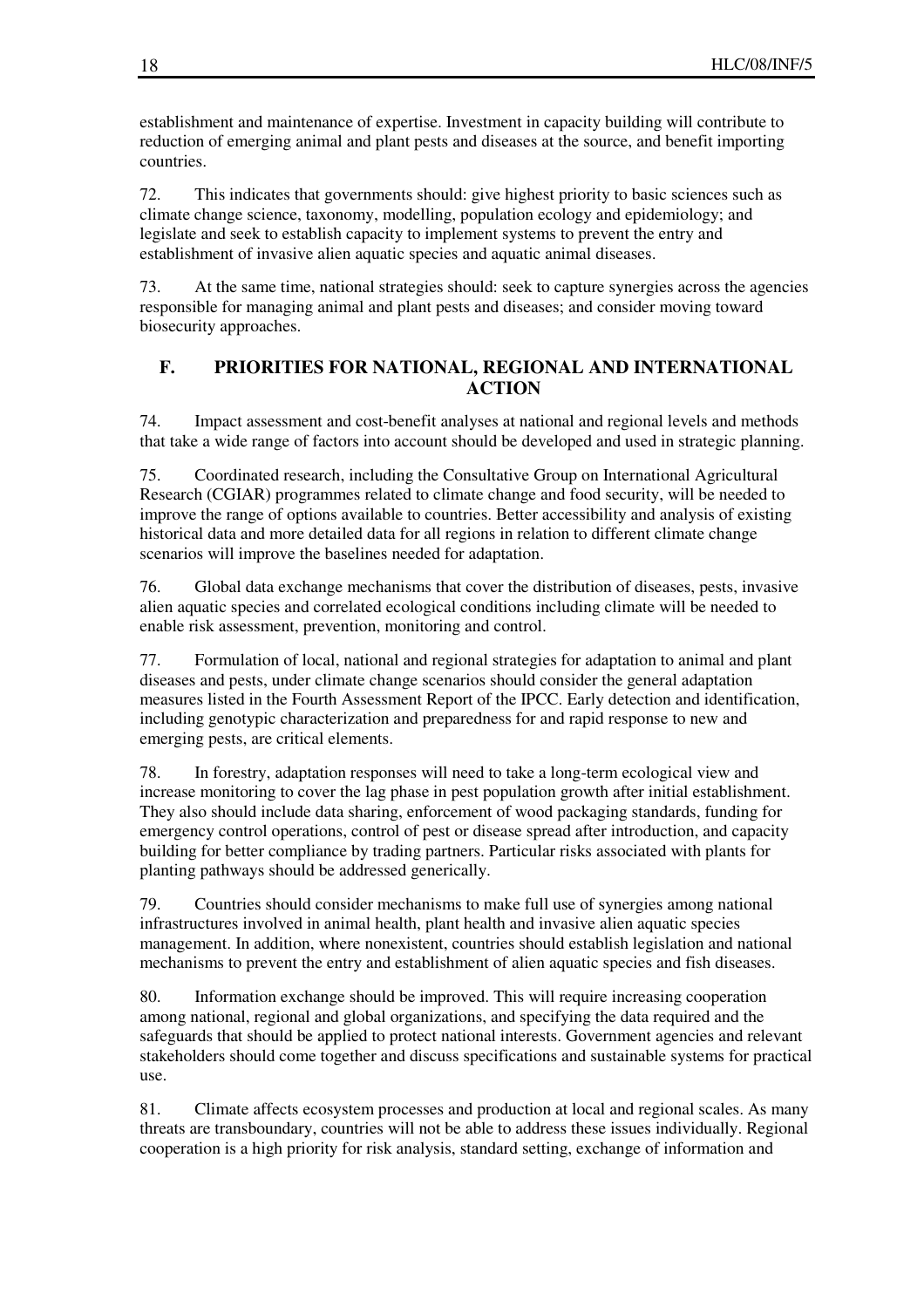coordinated action. Countries should examine and, where appropriate, strengthen their regional organizations and cooperation on topics dealing with animal and plan.

# **V. CLIMATE CHANGE AND DISASTER RISK MANAGEMENT**

#### **A. INTRODUCTION**

82. Climate variability will result in more frequent and extensive disasters – with the most severe consequences on the food security and livelihoods of agriculture-dependent populations in vulnerable countries. Changing climate patterns have increased the urgency to invest in disaster risk reduction, preparedness and management activities, above and beyond other efforts directed toward climate mitigation and adaptation.

83. The UN ISDR defines disaster risk management as "the systematic process of using administrative decisions, organization, operational skills and capacities to implement policies, strategies and coping capacities of the society and communities to lessen the impacts of natural hazards and related environmental and technological disasters. This comprises all forms of activity, including structural and non-structural measures to avoid (prevention) or to limit (mitigation and preparedness) adverse effects of hazards". In the context of climate change, disaster risk management refers to systematic processes to lessen the impacts of climate-related hazards.

84. The expert meeting considered the cross-sectoral linkages of climate change, disaster risk reduction and management, with a particular focus on the implications for agriculture and food security. The scope of the expert meeting concentrated on those aspects of climate change related to increasing frequency and intensity of extreme climate events such as droughts, floods, windstorms and wild fires. The meeting did not address projected longer term impacts of gradual climate changes such as glacier melt, sea level rise and ecosystem stress.

#### **B. CONTEXT**

85. Climate-related disasters are increasing. The number of reported disasters related to hydro-meteorological hazards (e.g. droughts, floods, wind storms, forest fires, landslides) significantly increased from 1987 to 2006 – from an average of 195 per year from 1987 to 1998 to an average of 365 per year from 2000 to 2006. Such a dramatic increase in the number of reported disasters is *also* related to improvements in reporting of smaller scale disasters<sup>3</sup>. Of the more than 230 million people affected annually by disasters between 2000 and 2007, about 98 percent were due to weather and climate-related hazards, predominantly floods and windstorms, followed by droughts<sup>4</sup>.

86. According to the IPCCC, climate change is altering disaster risk patterns in three primary ways:

- increase in frequency and intensity of extreme events, such as more frequent extreme temperatures and heavy precipitation, more intense tropical cyclones and expanded areas affected by drought and floods<sup>5</sup>;
- changes in geographical distribution of areas affected by hazards; and

 $\overline{a}$ 

<sup>3</sup> Center for Research on the Epidemiology of Disasters (CRED)/ISDR, *Annual Statistical Review: Numbers and Trends, 2006*, Brussels 2007.

<sup>4</sup> *CRED Crunch*, Issue No 12, April 2008.

 $<sup>5</sup>$  By 2020, between 75 and 250 million people are projected to suffer increased water stress in sub-Saharan Africa.</sup> More than 20 percent of the world population live in river basins expected to be affected by floods by 2080.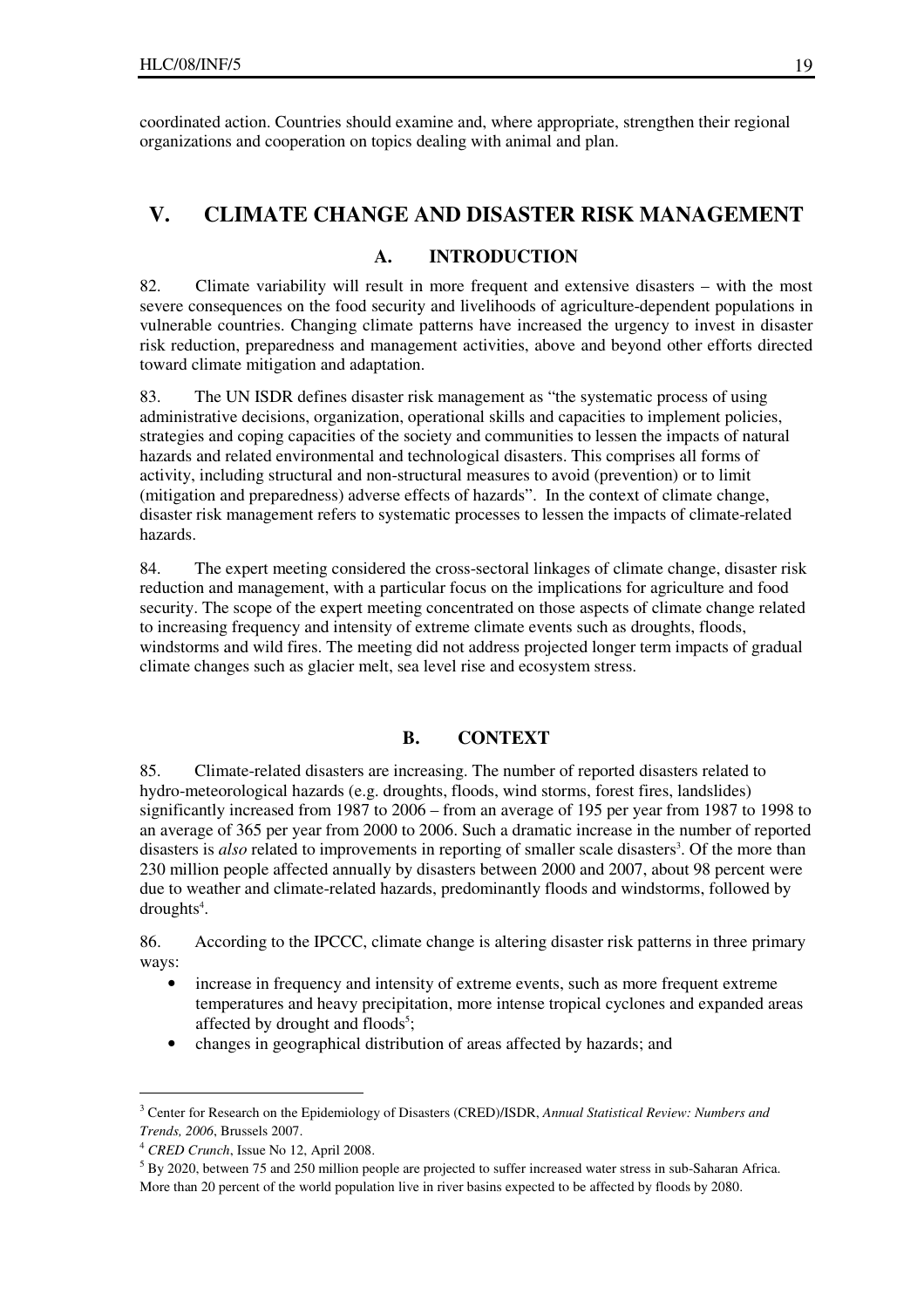• increase in vulnerability of particular social groups and economic sectors due to sea level rise, ecosystem stress and glacier melt.

87. Hazardous events do not in themselves determine disasters; disasters also depend on human vulnerability. Human vulnerability is determined by physical, social, economic and environmental factors or processes, such as precarious settlements, dependence on fragile ecosystems, unsafe buildings and uncertain livelihood options. Disaster hotspots are characterized by exposure to recurrent hazards in combination with high numbers of people living in vulnerable conditions. Negative impacts on food and livelihood security are characterized by more than increases of hazardous climate events. They are affected by cumulative effects of multiple shocks, such as climate, market and health, in combination with governance issues, socio-economic factors and environmental degradation. Mortality risk due to climatic hazards is highly correlated to low levels of human development and large rural populations, indicating that economic and social development is a key element of risk reduction. The poorest developing countries are particularly at risk because of their geographic exposure, low incomes and greater reliance on climate-sensitive sectors, particularly agriculture. Of the 262 million people affected annually by climate disasters between 2000 and 2004, more than 98 percent lived in developing countries, the vast majority dependent mainly on agriculture and fisheries for their livelihoods. In OECD countries, one person in 1 500 was affected by a climate-related disaster while the figure for developing countries was one in  $19<sup>6</sup>$ .

88. Although hazards are increasing, capacities to cope with disaster risk have improved. Disaster occurrence in the past 30 years has increased much faster than the numbers of deaths, which have remained relatively constant<sup>7</sup>. Thus, pro-active strategies are essential if vulnerable countries are to avoid large-scale loss of life and destruction of the environment and infrastructure, as well as deterioration of food security, livelihoods and nutrition.

#### **C. DEVELOPING THE KNOWLEDGE BASIS**

89. The potential linkages between evolving disaster risk patterns and the likely impacts of climate change are complex, non-linear and only partially explored. The instruments available to explain global trends and advocate for global action are not detailed enough to inform national planning and policy-making. Thus, to improve understanding of local and national risk profiles and advance risk reduction and response planning, it is necessary to combine downscaled climate models that focus on projected changes with local-level vulnerability assessments that focus on current threats. Only such integrated assessments will allow for improved understanding of who is vulnerable and how vulnerability patterns will change over time. Analysis needs to be conducted through the use of disaggregated data that differentiates levels of vulnerability according to age, gender, social and poverty groups, ethnicity and other socio-economic factors that influence people's resilience.

90. Climate change is occurring in parallel with rapid changes in global economy, communications and social support structures that generate additional threats but also opportunities for climate risk reduction and response. To date, the focus has been mainly on analysing the impacts on food production. However, more focused attention on the complex interactions of these factors is necessary to understand the present and longer term impacts on livelihoods and food access, stability and use. A number of tools have been developed within the humanitarian community to measure (quantitatively and qualitatively) the impact of disasters on food security and livelihoods. Baseline livelihoods profiling and analysis, and food security assessments in areas at high risk are useful to increase understanding of post-disaster needs, measure progress in adaptation and risk reduction, and ensure that development programming considers the needs of the most vulnerable groups. This should be combined with improvements

 $\overline{a}$ 

<sup>6</sup> UNDP, *Human Development Report 2007/2008*.

<sup>7</sup> UN, *Disaster Risk Reduction Global Review 2007*.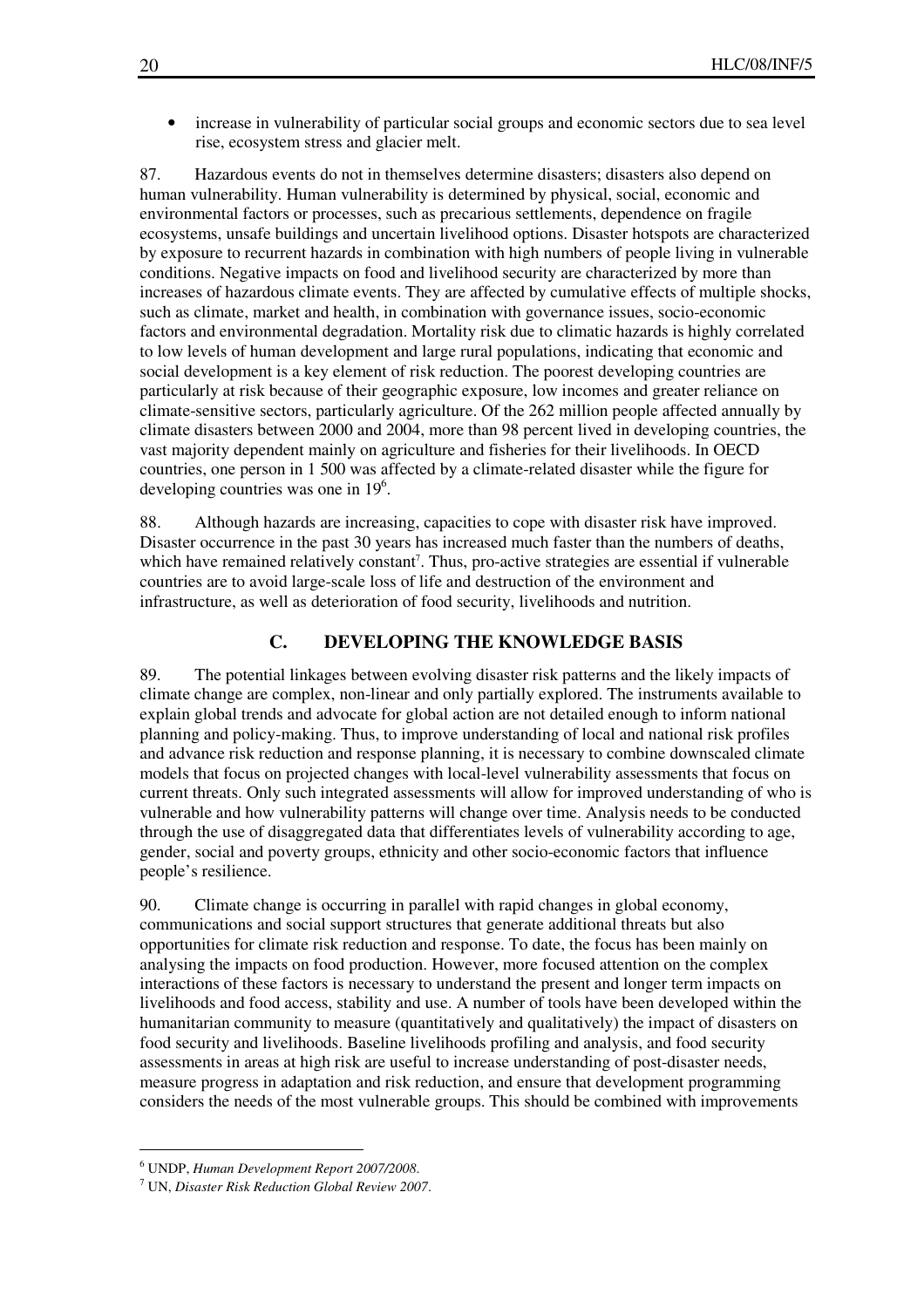in statistical disaster data collection and analysis at country level.. In fact accurate disaster data relating to mortality is available at the national and international levels. Although improving, data on economic losses remains limited and often unreliable. Local-level losses and impacts on livelihoods, particularly of the smaller scale recurrent hazards, are systematically under reported.

91. Adverse impacts of future climate change mostly will be an intensification of current hazards in places where they already occur as well as extension to new areas. As most countries and communities have adapted to climate variability over centuries, capacities developed to cope with existing climate threats can be used for adapting to future threats. There is a need to learn more about current coping strategies including how to improve them in the face of more frequent and intense shocks. This is important to ensure that development programmes and aid support, rather than undermine, positive local resilience strategies of the vulnerable. For example, it is important to know what happens when pastoralists migrate to urban areas during times of extreme drought. Do they stabilize in urban areas, do they migrate abroad, do they diversify into other agricultural activities, move into business, invest in education? There is also a need for sciencebased research to address current threats, such as improvements in long-lead forecasting, development of resistant crop varieties, and water conservation technologies.

### **D. CLIMATE CHANGE AND DISASTER RISK MANAGEMENT ARE CLOSELY LINKED**

92. Disaster risk management and climate change adaptation are ultimately about reducing the risk posed by climate change to the lives and livelihoods of vulnerable people and therefore are key tools for protection of food security.

93. There are two major linkages between climate change and disaster risk management:

- climate change will increase the number and scale of disasters that need to be managed and modify local vulnerability to shocks; and
- existing institutional structures, technologies and tools to manage disaster risk are natural entry points for reducing losses to current threats and thereby would enable longer term adaptation.

94. At the same time, with regard to reducing vulnerability to climate risks, two distinct communities of practice have evolved: those focusing mainly on longer term global climate change research and modelling; and those focusing on national and local-level management of hazards and disasters. Disconnection between these two communities, in terms of their distinct conceptual and institutional frameworks and funding approaches, has often resulted in local-level failure to reduce vulnerability. Increasing efforts to bring the two communities together are, to a great extent, informed by the principle of addressing vulnerability to existing shocks while developing sufficient flexibility to adjust to uncertain future scenarios (i.e. tackling gradual changes as well as new hazards).

### **E. CLIMATE CHANGE AND DISASTER RISK MANAGEMENT NEED TO BE INTEGRATED INTO DEVELOPMENT PLANNING AND HUMANITARIAN ASSISTANCE**

95. Climate-related disasters can reverse development gains by undermining livelihood and food security, damaging infrastructure, increasing exposure to disease and eroding ecosystems. At the same time, unsustainable development augments climate risk through increasing greenhouse gas emissions and exacerbating physical and socio-economic factors of vulnerability such as unregulated urbanization, natural resource degradation and unequal access to information. There is general agreement that disaster risk management and climate change should be embedded in development and relief planning to avoid increasing risk through inappropriate development and to ensure the structural factors of vulnerability are systematically addressed.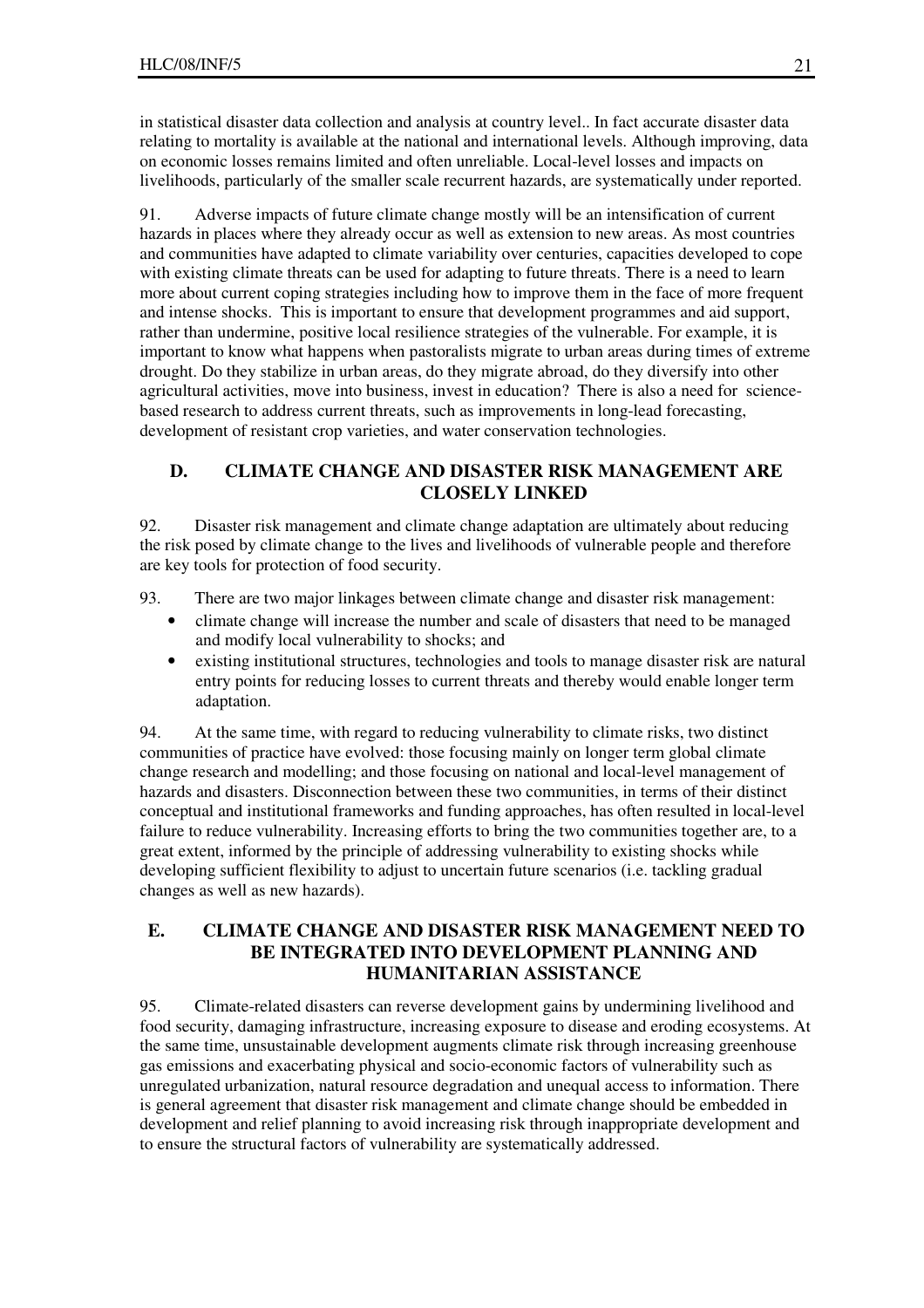96. This said, no matter how much is invested in risk reduction, poor and marginalized people with limited assets will fall back on humanitarian assistance, increasing the demand for national and international emergency response. Climate change will have major implications for humanitarian approaches, the logistical problems of managing an increasing number of smaller scale disasters and "mega-disasters" simultaneously, and financing. Finance, in particular, needs flexibility to allow for support to local and national emergency systems, investment in preparedness and enhanced linkages with development activities.

### **F. IMPLICATIONS FOR MAINSTREAMING AT DIFFERENT LEVELS**

#### 97. *Local level*

Local institutions are the backbone of disaster risk management and will be the primary interface for community-level efforts in adaptation to climate change, as risk reduction and response occur primarily at the local level. More than 80 percent of disasters are managed through local and national institutions. Practically all immediate life-saving actions and initial emergency support in the first few days after the 2004 Indian Ocean earthquake and tsunami (and weeks in some cases) were provided by local people, often assisted by national institutions. However, capacities to absorb new skills and technology are limited and local institutions tend to suffer from additional mainstreaming demands driven by donors. Support to improve understanding and management of climate risk needs to be channelled through: existing formal and informal institutions such as places of worship , extension services and health points; and programmes such as food security, water and sanitation, and rural development. These support efforts also need to recognize that communities normally address climate risk through a multi-hazard perspective focusing on immediate threats. Potentially, extension services can play a key role in delivering advisory services for climate risk reduction but this will require enhanced collaboration with national research institutes and regional and international organizations and training of staff. Most disaster risk management functions benefit from devolution of responsibilities (following the principle of subsidiarity), ideally combining both "top-down" and "bottom-up" approaches.

#### 98. *National level*

Consideration of evolving climate risks, particularly their likely impacts on agriculture, fisheries, forestry and food security issues, requires enhanced collaboration that brings together:

- disaster risk management institutions: normally housed within the ministries of interior or civil protection, with strong linkages to the international humanitarian community;
- climate change focal points: normally housed in the ministries of environment or meteorological services with strong linkages to national and international research institutes;
- food security focal points and advocacy groups: to ensure that food security and livelihoods protection are addressed in climate adaptation and risk management strategies;
- resource management agencies (departments of agriculture, livestock, fisheries, forestry, land , water): to integrate climate change and disaster risk management into resource management planning;
- research institute: for modelling, forecasting, crop research and technology development.
- 99. Having this broad-based collaboration in place will serve to ensure:
	- agriculture, environment and food security departments are represented in national, provincial and local disaster risk management committees;
	- risk reduction and climate change adaptation focal points or teams are appointed and trained within food security, agriculture, fishery and forestry line departments;
	- cross-sectoral or multi-stakeholder platforms are established to identify risk reduction and climate- change adaptation priorities and ensure involvement of research institutions, civil society and the private sector;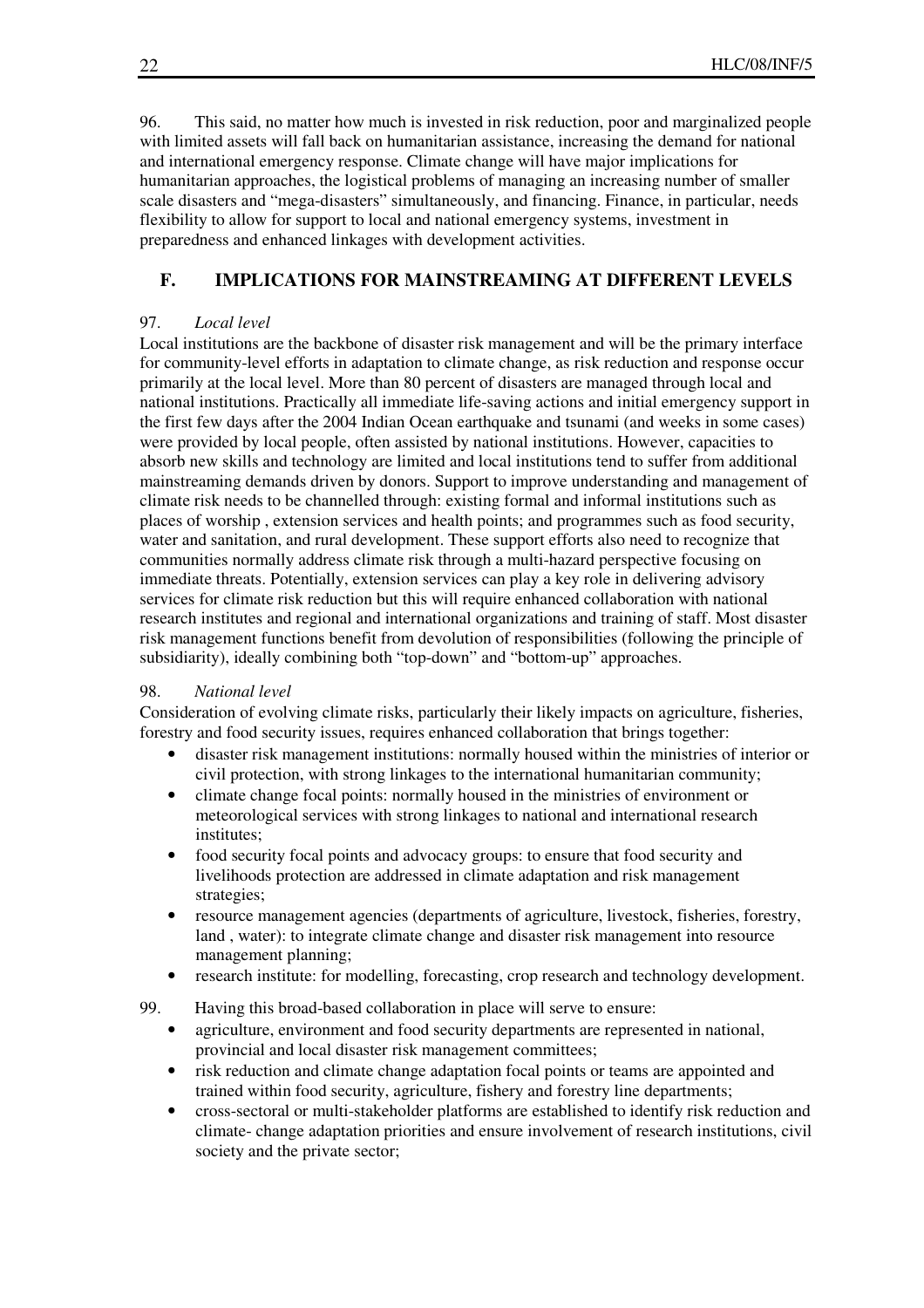- sector-specific (multi-hazard) risk reduction strategies, such as national strategies for risk reduction in the agriculture sector, or cross-sectoral hazard management plans, such as national and local drought management plan, are developed and implemented; and
- vulnerability assessments are integrated in Poverty Reduction Strategies and national and local development plans.

#### 100. *Regional and international levels*

Climate hazards affect communities across national borders. For example, flood management in Mozambique relies heavily on the watershed management practices of upstream bordering countries; traditional drought coping strategies in the Sahel are being hampered by restrictions on cross-border migration. Regional cooperation frameworks are essential to manage transboundary issues. Such frameworks are becoming key instruments for enhancing national preparedness and contingency-planning capacities.

101. At national and international levels, the UN ISDR Hyogo Framework of Action (2005- 2015) provides a valuable framework to set priorities for action. It serves as a platform to operationalize linkages among disaster risk management, climate change and development. Post-Kyoto negotiations should allow for stronger emphasis on food security and livelihoods protection in the context of climate change adaptation, including mechanisms to support and fund local-level adaptation with additional resources mobilized in recognition of industrialized countries responsibilities.

102. Climate risk management also should be integrated into international agencies' strategic plans and become a theme for enhanced UN agency collaboration, particularly though the UN Development Assistance Framework (UNDAF) processes. FAO should be encouraged to assume a more proactive role in facilitating collaboration among the Rome-based UN agencies on issues relating to the agriculture and food sectors and to enhance linkages among research, policymaking and local-level institutions for climate risk management.

103. Relevant information on climate risk often has been unavailable, inaccessible, not usable or not understandable by end users. More emphasis on networks – consisting of national line departments, research institutes, civil society and regional and international organizations – is needed at all levels for raising awareness, sharing information and communication.

### **G. PRIORITIES FOR ACTION**

104. *Systematic national and local risk assessment* combining downscaled climate models that focus on projected changes with local-level vulnerability assessments that focus on current threats, particularly to coastal, riverine and drought-prone areas in order to increase understanding of climate impacts on food security, access to natural resources, agriculture, fisheries and forestry. This will require:

- reviewing climate risk information available at national level;
- determining capacities for data collection and use; and
- undertaking country-wide risk profiling with a focus on vulnerable areas, sectors and groups.

105. *Integration of risk mitigation and climate change adaptation* in climate-sensitive sectors through:

- adapting agriculture, fisheries and forestry practices through, for example, adjustment of crop and fishing calendars, and introduction of climate-resilient crop and tree varieties;
- climate proofing of post-harvest management practices such as storage, drying and processing;
- improving fishing craft design and enhancing safety at sea through traning and equipment;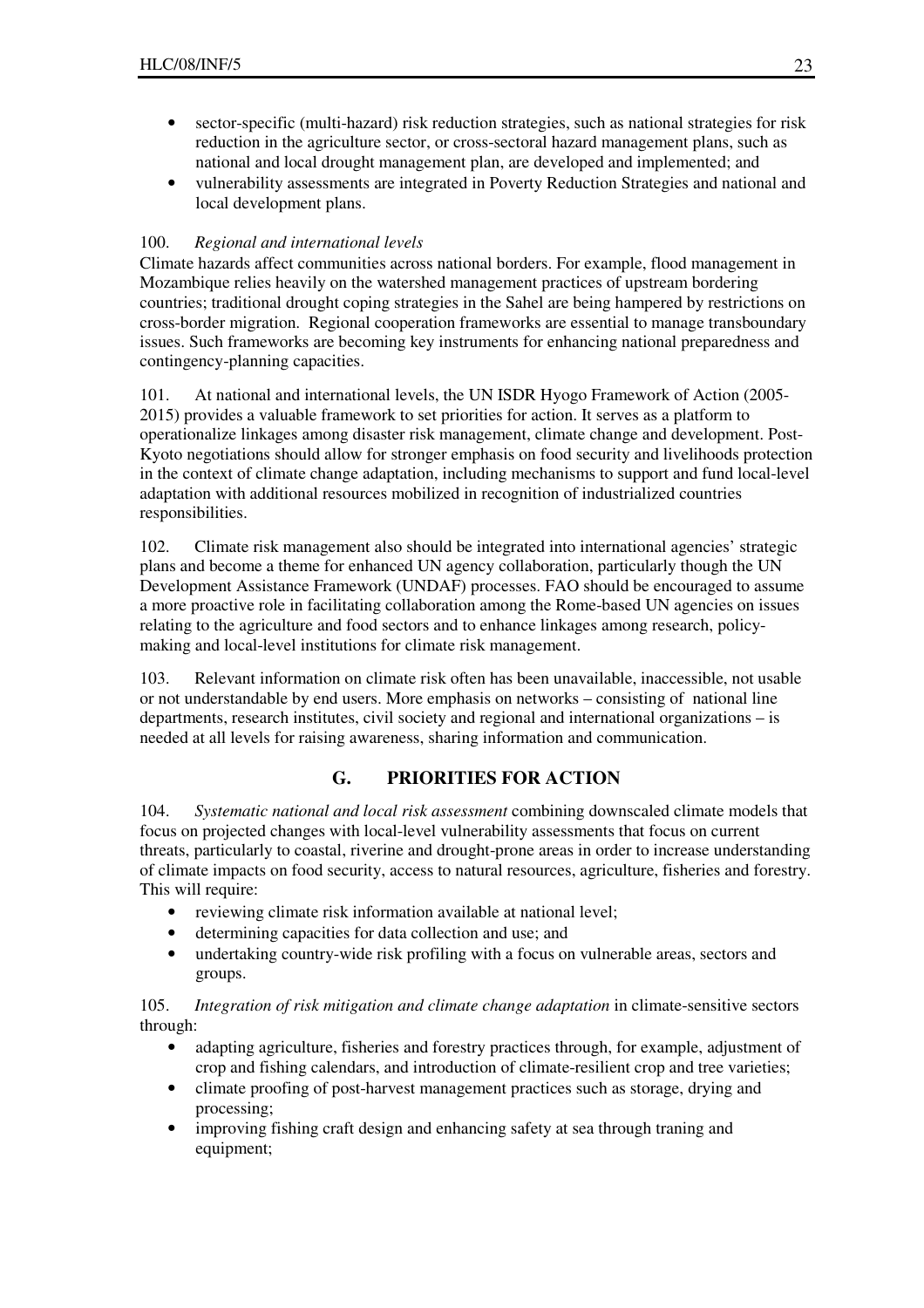- improving sustainable natural resource management to increase resilience of food production systems<sup>8</sup>;
- increasing afforestation and agroforestry;
- $\bullet$  investing in infrastructure and hazard proofing critical facilities<sup>9</sup>;
- diversifying livelihoods through decreasing dependence on climate-sensitive farming activities, and increasing small-scale enterprise development and off-farm activities.

106. *Improved use of climate information* which requires more investment in networks of climate stations, capacity building for interpreting information, user-friendly forecasting tools and products, linkages between service providers (researchers and hydro-meteorological services) and service users (humanitarian actors and climate-sensitive sectors), and production of impact outlooks for specific audiences.

107. *Enhanced people-centred early warning systems and mechanisms to allow for early alerts to trigger early action* taking into consideration issues of trust and differences in access to information because of gender, social status or age and people mobility potential.

108. *Strengthen preparedness for effective response* through:

- expanded contingency planning, especially in areas prone to flood, windstorms or drought, that considers new and evolving risk scenarios and integrates "build back better" principles to induce prevention and adaptation in rehabilitation;
- more flexible funding mechanisms at the international level that allow development and humanitarian resources to be invested in preparedness;
- preparedness for diversified livelihoods response options combined with social protection measures (household, national and international level).

109. *Increase resources* considering the high profile of the current debate on climate change as an opportunity to increase political commitment and resource allocation to vulnerability reduction. A number of new and traditional funding instruments can be used to address climate risks and food security consequences. They range from microfinance tools that support ex ante disaster risk management activities at the community and household levels to adaptation funding through UNFCCC processes and new funding windows for least developed countries such as the World Bank Global Facility for Disaster Reduction and Recovery.

# **VI. CLIMATE CHANGE, FISHERIES AND AQUACULTURE**

#### **A. INTRODUCTION**

110. From local to global levels, fisheries and aquaculture have very important roles for food supply, food security and income generation. Some 42 million people work directly in the sector, with the great majority in developing countries. Adding those who work in associated processing, marketing, distribution and supply industries, and the sector supports several hundred million livelihoods. Aquatic foods have high nutritional quality, contributing 20 percent or more of average per capita animal protein intake for more than 2.8 billion people, mostly from developing countries. They are also the most widely traded foodstuffs and are essential components of export earnings for many poorer countries. The sector has particular significance for small island states.

111. Climate change is projected to impact broadly across ecosystems, societies and economies, increasing pressure on all livelihoods and food supplies, including those in the

 $\overline{a}$ 

<sup>&</sup>lt;sup>8</sup> Sustainable natural resource management strategies (soil, land, water, fishery, forestry, etc.) are a prerequisite for risk reduction climate adaptation. Inappropriate ecosystem management practices increase vulnerability to climate change.

 $9$  Investment in large-scale infrastructure requires accurate cost/benefit analyses. However, a number of small-scale, relatively low-cost measures can be promoted at local level, such as raised seed beds, wind and fire breaks, and routine drainage canal clearing.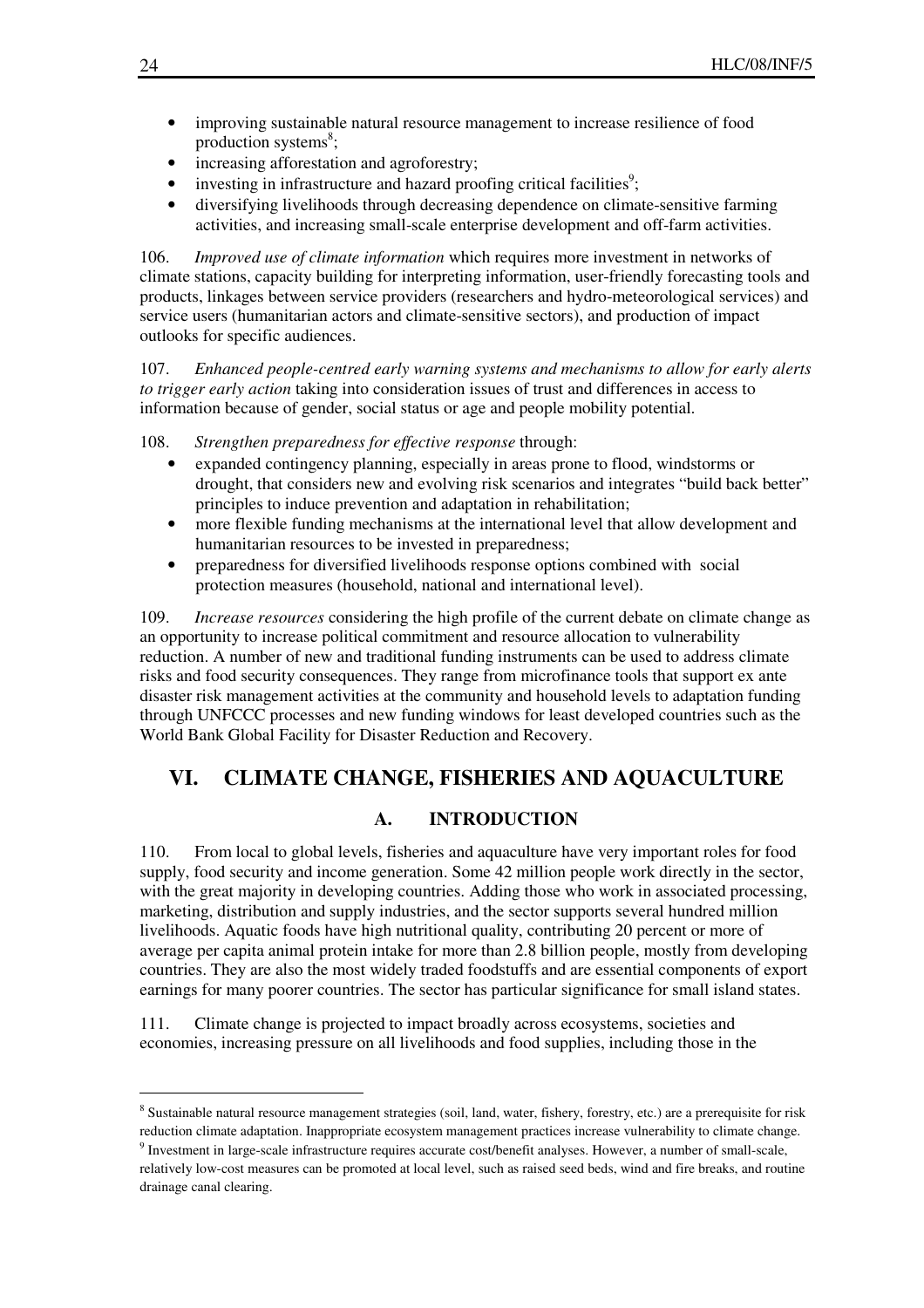fisheries and aquaculture sector. Food quality will have a more pivotal role as food resources come under greater pressure, and the availability and access to fish supplies will become an increasingly critical development issue.

112. The fisheries sector differs from mainstream agriculture and has distinct interactions and needs with respect to climate change. Capture fisheries have unique features of natural resource harvesting linked with global ecosystem processes. Aquaculture complements and increasingly adds to supply and, though more similar to agriculture in its interactions, has important links with capture fisheries.

113. The demands of growing populations will require substantial increases in aquatic food supply in the next 20 to 30 years, during which climate change impacts are expected to widen and increase. In the face of these impacts and the existing development and management constraints, the primary challenge for the sector will be to deliver food supply, strengthen economic output and maintain and enhance food security while ensuring ecosystem resilience. This will require concerted, collaborative and determined action across all stakeholders, linking private sector, community and public sector agents.

### **B. DEVELOPING THE KNOWLEDGE BASE**

114. The existing pressures of demand, and anticipated challenges, will require better multiscale understanding of the impacts of climate change and of the interacting contribution of fisheries and aquaculture to food and livelihoods security. Climate change will increase uncertainties in the supply of fish from capture and culture. Such uncertainty will impose new challenges for risk assessment, which is commonly based on knowledge of probabilities from past events. Data for determining effects of past climate change at best cover no more than a few decades, and may no longer be an adequate guide to future expectations.

115. This means that in the future, planning for uncertainty will need to take into account the greater possibility of unforeseen events, such as the increasing frequency of extreme weather events and "surprises". However, examples of past management practices in response to existing climate variability and extreme events relating to different regions and resources can provide useful lessons to design robust and responsive adaptation systems, even though they will have to be placed in context of greater uncertainty.

116. While current knowledge is adequate in many instances to take appropriate action, better communication, application and feedback will be essential in knowledge-building. Action in the following areas will be needed to support mitigation and adaptation policies and programmes in fisheries and aquaculture:

*Estimate production levels.* Projections of future fisheries production levels at the global and regional scales will be driven by medium- and long-term probabilistic climate change predictions in the context of substantial ecological and management uncertainties.

*Forecast impact levels.* Detailed impact predictions on specific fisheries and aquaculture systems will be required to determine additional net positive or negative consequences for vulnerable resources and regions. This is particularly important for semi-arid countries with significant coastal or inland fisheries, as they are among the most vulnerable to climate change.

*Develop tools for decision-making under uncertainty*. Adaptive tools for the fisheries and aquaculture sectors will need to be refined, developed and implemented to guide decision-making under uncertainty and address important cross linkages among the relevant sectors. The uncertainties decision-makers will face include i) the responses and adaptations of marine and freshwater production systems to gradual climate change, including critical thresholds and points of no return, ii) the synergistic interactions between climate change and other stressors such as water use, eutrophication, fishing, agriculture, alternative energy, and iii) the ability and resilience of aquatic production systems and related human communities to adapt and cope to multiple stresses.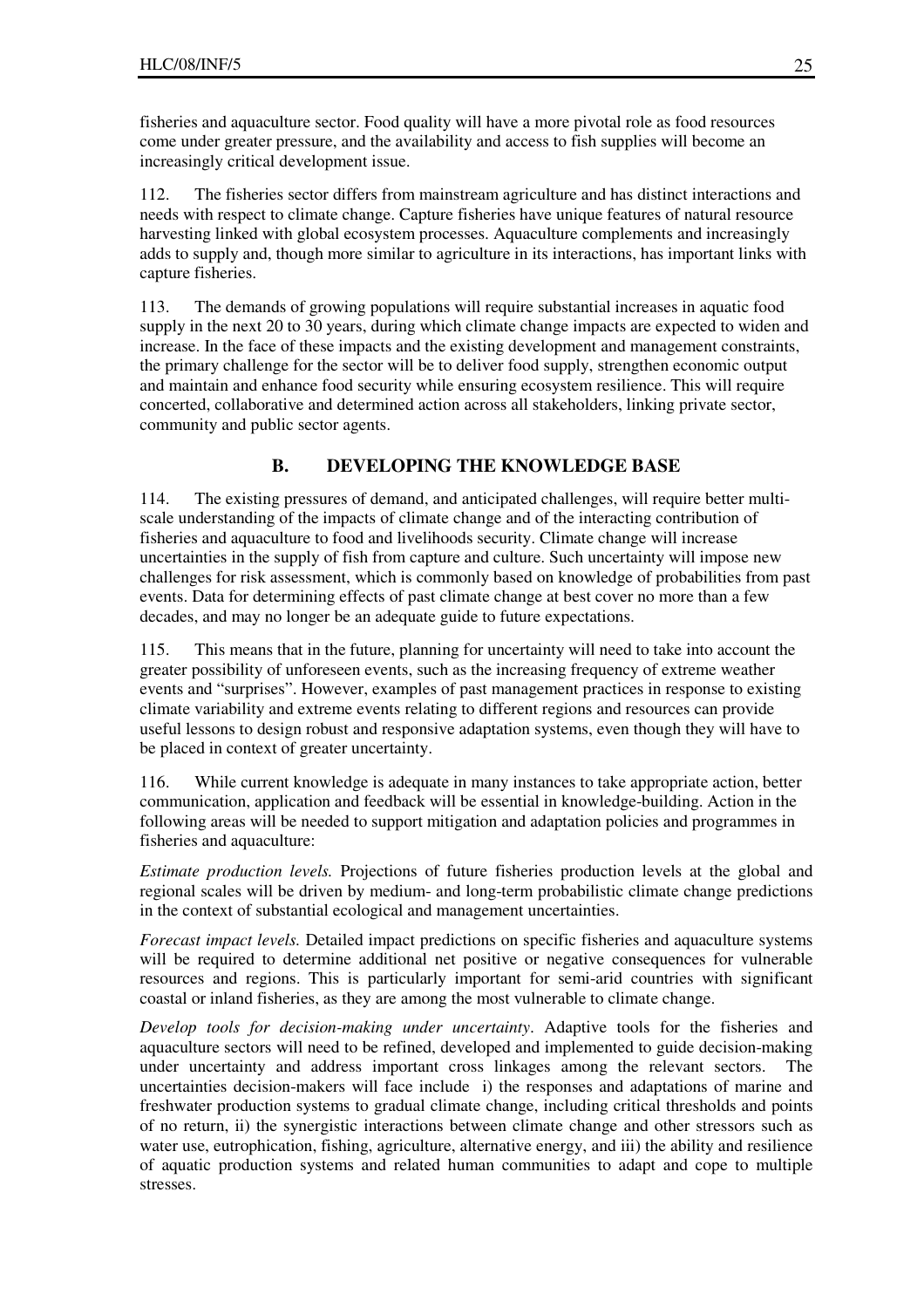*Expand societal knowledge.* Better knowledge will be required of who is or will be vulnerable with respect to climate change and food security impacts, how this arises and how it can addressed. In this regard, gender and equity issues will need to be carefully considered.

### **C. POLICY, LEGAL AND IMPLEMENTATION FRAMEWORKS AT NATIONAL, REGIONAL AND INTERNATIONAL LEVELS**

117. Addressing the potential complexities of climate change interactions and their possible scale of impact requires mainstreaming of cross-sectoral responses into governance frameworks. Responses are likely to be more timely, relevant and effective if they are brought into the normal processes of development and engage people and agencies at all levels. This requires not only the recognition of climate-related vectors and processes, and their interaction with others, but also availability of sufficient information for effective decision-making and approaches that engage public and private sectors. All of these elements will be vital in providing the best possible conditions in which the aims of food security – quantity and timing of food supply, access and utilization – can be met.

#### 118. *National*

Action plans at the national level can have as their bases the Code of Conduct for Responsible Fisheries and related International Plans of Action (IPOAs), as well as appropriately linked policy and legal frameworks and management plans. Responses will need to employ integrated ecosystem-based approaches to fisheries and aquaculture (EAFs and EAAs) for the national fisheries and aquaculture sector throughout the entire resource extraction, supply and value chain. The future implications of climate change will intensify the justification for finding policy consensus to reform capture fisheries while respecting national sector characteristics.

Requirements include:

- Actions will be needed that focus on key issues such as adjusting fleet and infrastructure capacity and flexibility, identifying management systems that offer negotiated balances between efficiency and access, and creating alternative employment and livelihood opportunities.
- Policy and legal regulatory frameworks will be required for aquaculture to expand along sustainable and equitable development paths.
- Links will need to be improved among fisheries, aquaculture and other sectors that share or compete for resources, production processes or market position, in order to manage conflicts and ensure that food security aims can be maintained.
- Links will be required among national climate change adaptation policies and programmes as well as national cross-sectoral policy frameworks such as those for food security, poverty reduction, emergency preparedness and response, insurance and social safety schemes, agricultural and rural development, and trade policies.

#### 119. *Regional*

The potential for spatial displacement of aquatic resources and people as a result of climate change impacts, and the greater variability characteristics of transboundary resources will require existing regional structures and processes to be strengthened or given more specific focus. Policy and legal mechanisms that address these issues will need to be developed or enhanced. Regional market and trading mechanisms are also likely to be more important in linking and buffering supply variability and maintaining sectoral value and investment. Requirements include:

- Regional fisheries organizations and other regional bodies should be strengthened. They should place climate change awareness and response preparedness clearly on their agendas and link more closely with related regional bodies.
- Fisheries and aquaculture will need to be addressed adequately in cross-sectoral and transboundary resource use planning and in intra-regional markets and trade. In this vein,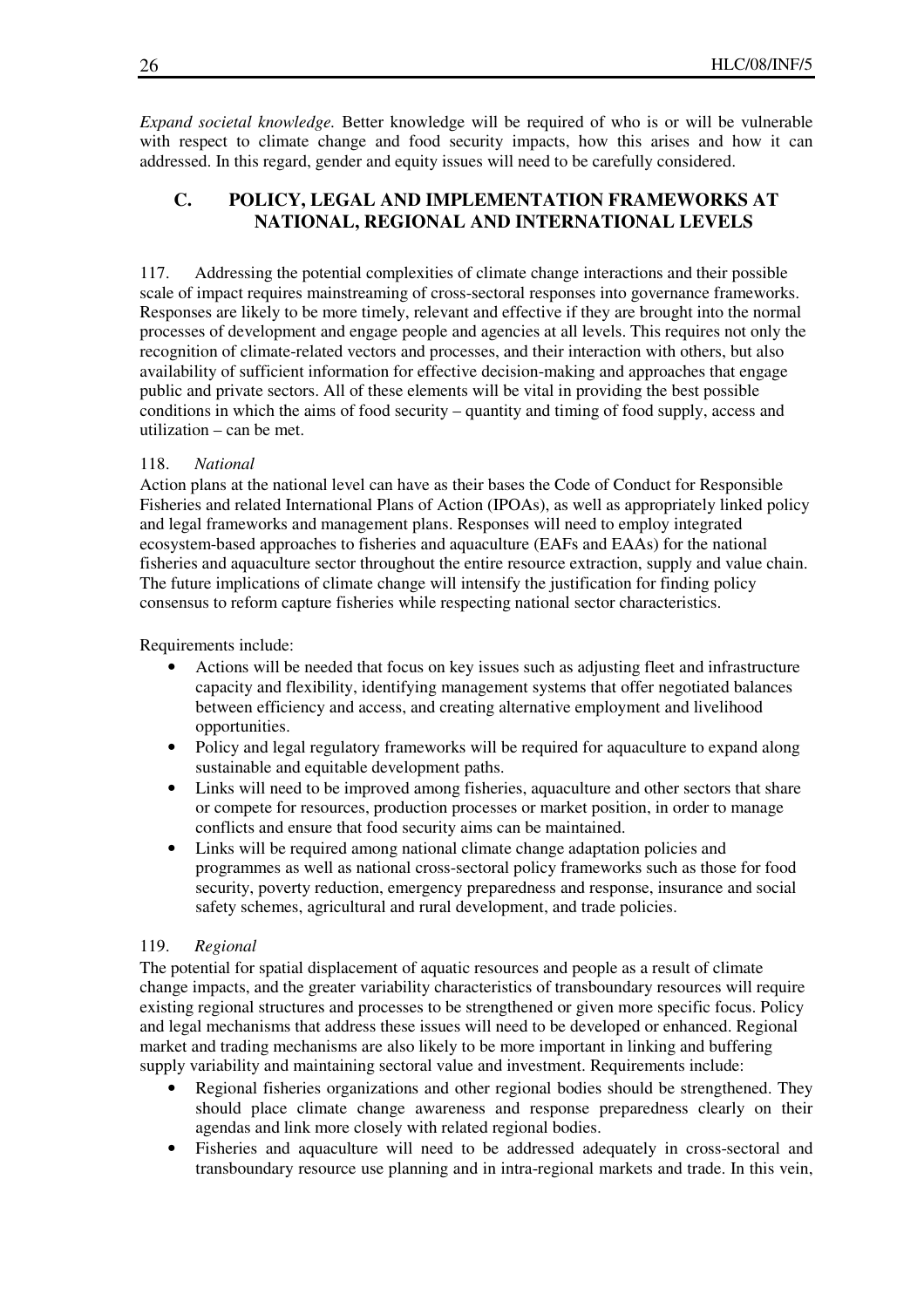the potential effects of climate change stressors on regional issues will have to be considered as part of any provisions for action.

• Common platforms are needed for research and data gathering approaches, sharing of best practices in identifying and responding to climate change-related impacts and developing response mechanisms.

#### 120. *International*

As sectoral trade and competition issues link with climate change mitigation and adaptation activities, they are likely to become more important, with the potential to define many areas of economic potential and constraint. As a small and often politically weak sector, fisheries and aquaculture may be particularly vulnerable in such competition and conflicts. This increases the importance of having fishery sector representation in policy and legal development processes related to climate change mitigation and adaptation.

Requirements include:

- Fisheries and aquaculture need to be adequately addressed in climate change policies and programmes dealing with global commons, food security and trade.
- Common platforms are needed for international data and research approaches, sharing best practices in identifying and responding to climate change-related impacts and developing response mechanisms.
- Fishery sector responses should be incorporated into processes and decisions related to climate change in the other major sectors (e.g. water) to which fishery issues are linked.
- International fishery agreements and conventions should be more vigorously applied, and strengthened if necessary, to accommodate and support climate change-related activities.
- Cooperation and partnerships should be enhanced for dealing with NGOs, civil society organizations, intergovernmental organizations, including the 1-UN approach, and donor co-ordinated initiatives.

### **D. CAPACITY BUILDING: TECHNICAL AND ORGANIZATIONAL STRUCTURES**

121. Policy-making and action planning in response to climate change involves not only the technically concerned line agencies such as departments responsible for fisheries, interior affairs, science and education, but also those for national development planning and finance. These institutions, as well as community or political representatives at subnational and national levels, should also be identified to receive targeted information and capacity building. Partnerships would also need to be built and strengthened among public, private, civil society and NGO sectors.

Requirements include:

- Nationally, information gaps and capacity-building requirements need to be identified and addressed through networks of research, training and academic agencies.
- Internationally, networks should be created or developed that encourage and enable regional or global exchanges of information and experiences, linking fishery issues with other those of other sectors such as water management, community development, trade and food security.
- Existing management plans for the fisheries and aquaculture sectors, coastal zones and watersheds need to be reviewed and, if needed, further developed to ensure they cover potential climate change impacts, mitigations and adaptation responses. Connections to wider planning and strategic processes also need to be identified and adjusted.
- Communication and information processes that reach all stakeholders will be essential elements in sectoral response. This will require focused application by communication specialists to ensure that the information is accessible and usable –presenting diverse and complex issues in a form that is targeted and understandable for each audience.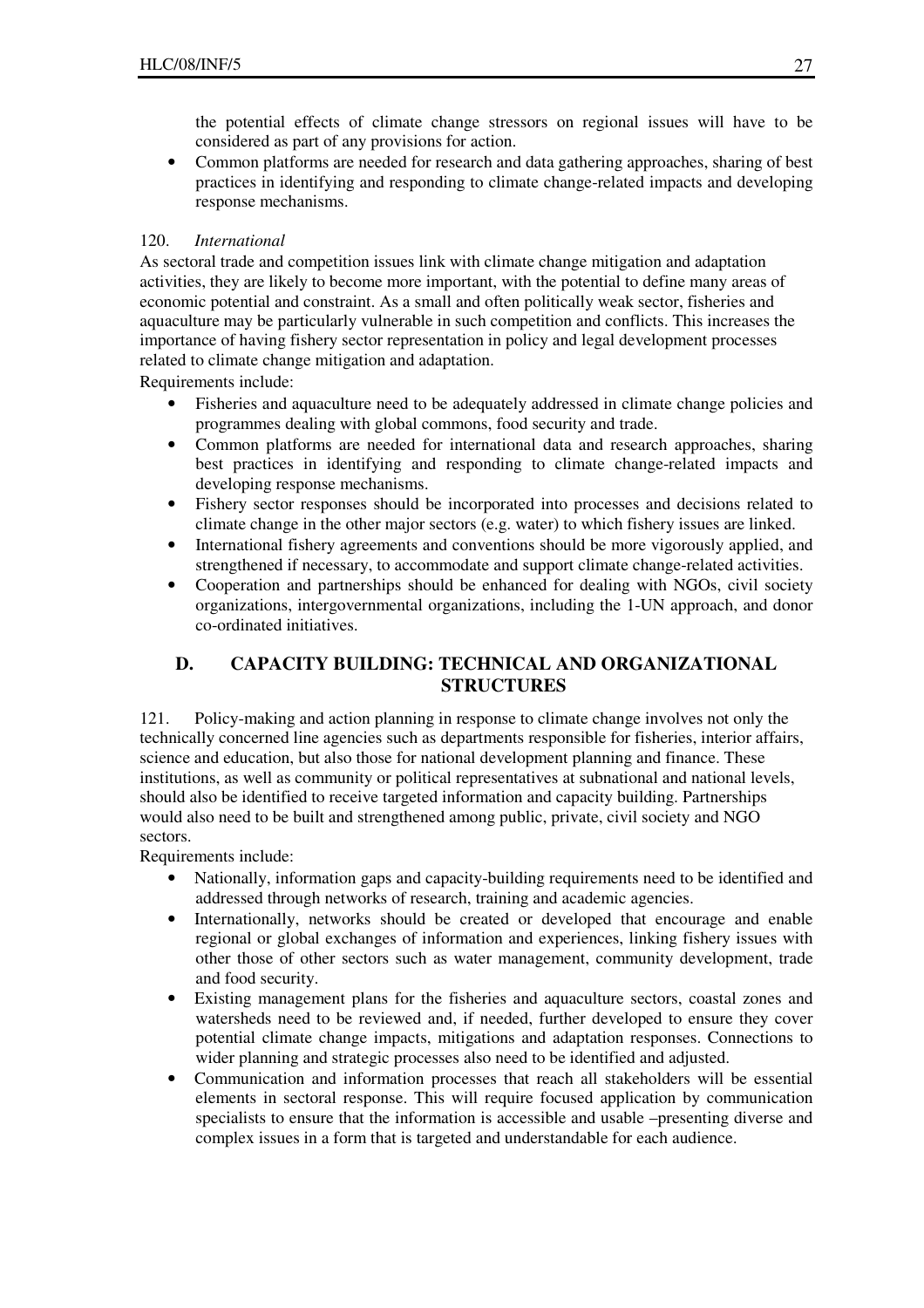### **E. ENABLING FINANCIAL MECHANISMS: EMBODYING FOOD SECURITY CONCERNS IN EXISTING AND NEW FINANCIAL MECHANISMS**

122. The full potential of existing financial mechanisms will be needed to tackle the issue of climate change. Innovative approaches may also be needed to target financial instruments and create effective incentives and disincentives. The public sector will have an important role in leveraging and integrating private sector investment, interacting through market mechanisms to meet sectoral aims for climate change response and food security. Many of these approaches are new and will need to be tested in the sector.

#### 123. *At the national level:*

- Producers, distributors and processors should be able to increase self protection through financial mechanisms. This is particularly relevant for aquaculture (e.g. cluster insurance) but financial services could also be used to promote emergency funds more widely through the sector.
- Investment in the sector, especially in infrastructure, will need to consider climate change which will require developing better information on the costs and benefits of protection.
- Transfer or spread of sector-related risk from individuals and communities to the state through contingency plans – will be based on specific fiscal provisions but also may be tied to innovations in resource management through which the insured accept responsibilities in exchange for protection.
- Financial instruments that can promote risk reduction and prevention practices include initiatives such as relocation allowances from low lying areas and disincentives for misuse of water in aquaculture.
- Existing and new initiatives for improving equity and economic access, such as microcredit, should be linked to climate change adaptation responses such as livelihood diversification.
- Mitigation options can include fiscal incentives for reducing the sector's carbon footprint, developing more efficient processes and sector agreements, and providing payment for environmental services, particularly offering additional livelihood options to poorer communities.

#### 124. *At the international level:*

- Funding agencies can "climate proof" their approaches and, at the same time, take advantage of new opportunities in the fisheries and aquaculture sector by jointly promoting food security, reducing negative impacts of climate variability and change, and improving resource management.
- Donors should be made more aware of the importance of the fisheries and aquaculture sector in terms of food security and its sensitivity to climate change, and of effective ways in which the sector could become part of cross-sectoral investment strategies.
- Private sector investors should be encouraged to incorporate "climate proof" approaches into international sourcing, trade and market development, and into broader corporate responsibility areas, including delivery of local benefits and inclusion of smaller scale producers.

# **VII. BIOENERGY POLICY, TRADE AND MARKETS AND FOOD AND FUEL SECURITY**

#### **A. INTRODUCTION**

125. The combined expert group meeting covering *Bioenergy policy, markets, trade and food security* and *Global perspectives on fuel and food security* focused on the current situation and future prospects for biofuels. Participants identified priority action areas that address the impacts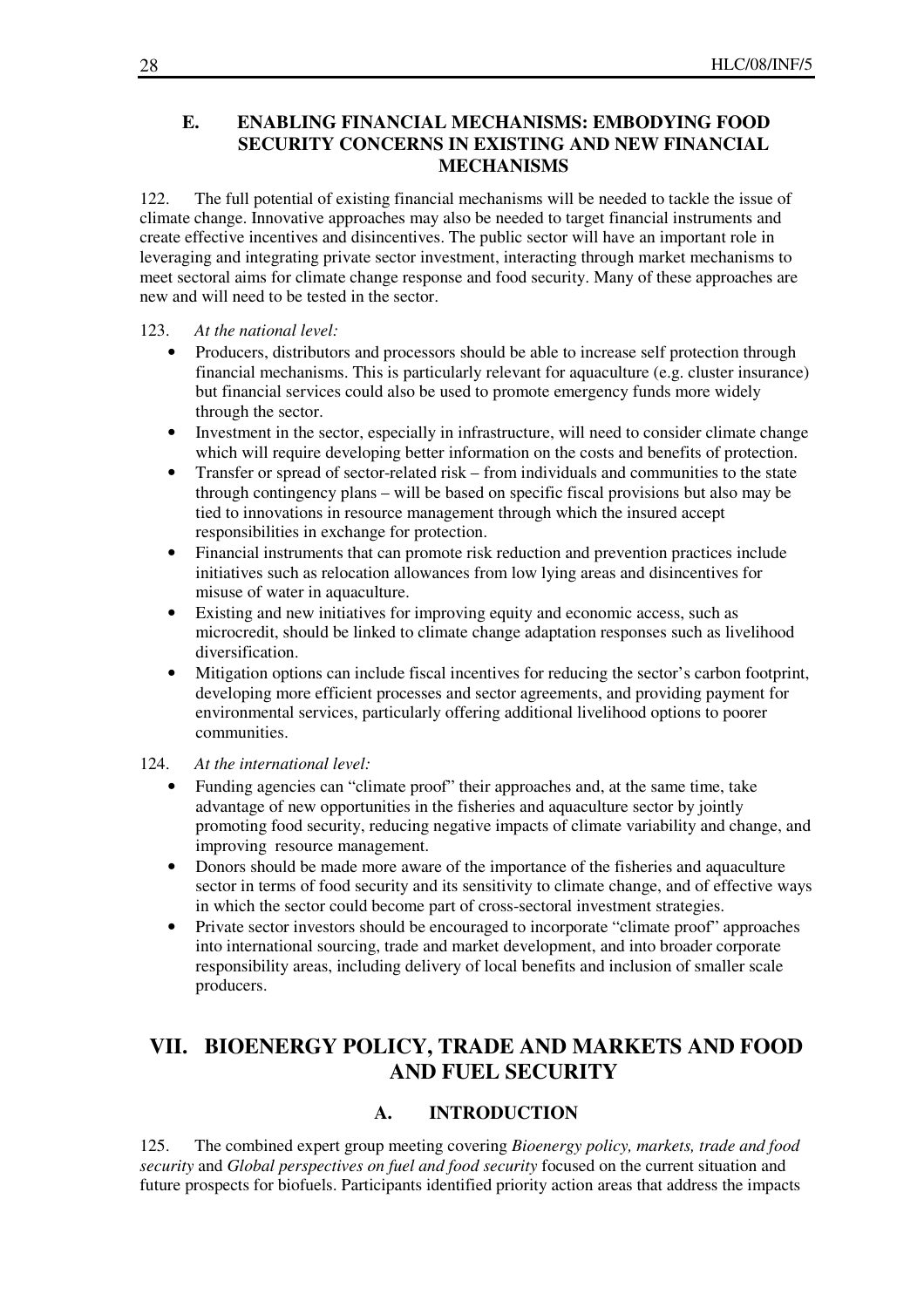$\overline{a}$ 

of climate change and biofuel production on food security and identified the potential opportunities that biofuel production presents for agricultural and rural development, which they summarized in a set of twelve key messages $10$ .

126. Dramatic growth in world population during the last half-century coupled with rising lifestyle expectations are two of the main drivers increasing demand for food and other agricultural commodities. These demands signify long-term trends that will continue to be important until at least 2050. They are expected to put increasing pressure on natural resources such as land, water, natural forests and biodiversity. At the same time, industrialization, commercialization and globalization of economic activity have increased pressure on natural resources, since natural resources and ecosystem services traditionally have been undervalued or underpriced by the market and, hence, overused. Climate change and the expansion of biofuel production as a possible source of clean energy will place the earth's natural resource base under additional, possibly significant, pressure.

127. Reliance on fossil-based energy is not sustainable, according to the International Energy Agency (IEA), either in terms of security of supply or environmental impact. Bioenergy, in its various forms, has potential to help meet, at least in part, growing energy demands. Under foreseeable technological scenarios, it is recognized that the amount of biomass required to produce biofuel will be able to supply only a fraction of what is currently obtained from fossil fuels. Nevertheless, bioenergy production significantly affects commodity markets and trade, and developments in technology may alter the extent and nature of these impacts.

### **B. TRENDS**

128. The following trends reflect the current understanding of the context that links biofuel, climate change and food security:

- Accelerating investments in biofuels are set against changes in rural sectors of developing countries that are driven by trade integration and rapid food price increases projected to continue at levels 30 to 50 percent above previous equilibrium levels.
- Expanding biofuel production is currently driven mainly by policy measures adopted to promote farm incomes, energy security, climate change mitigation and rural development, mainly in OECD countries.
- Rising costs of both food and oil (now more than US\$130 per barrel) are causing financial stress to poor households. Notably, most of the FAO designated food insecure countries are also net food and oil importers.
- Growing attention to climate change, greenhouse gas (GHG) emissions, land-use changes and linked environmental issues such as nitrogen loadings have focused attention on whether biofuels are a solution to these problems or are contributing to them.
- Rising costs of oil contribute to rising costs of commodities, especially food. In addition, as oil prices go higher, it becomes cost effective for biofuel producers to expand production and pay more for agricultural feedstocks. Competition for feedstocks raises their prices and, indirectly, the prices of other commodities, including food, and ultimately increases their costs to consumers.

### **C. POLICY ISSUES**

129. The following policy issues reflect the current understanding of the context that links biofuel, climate change and food security:

 $10$  Although this document is built around those messages, these can be accessed through the website http://www.fao.org/foodclimate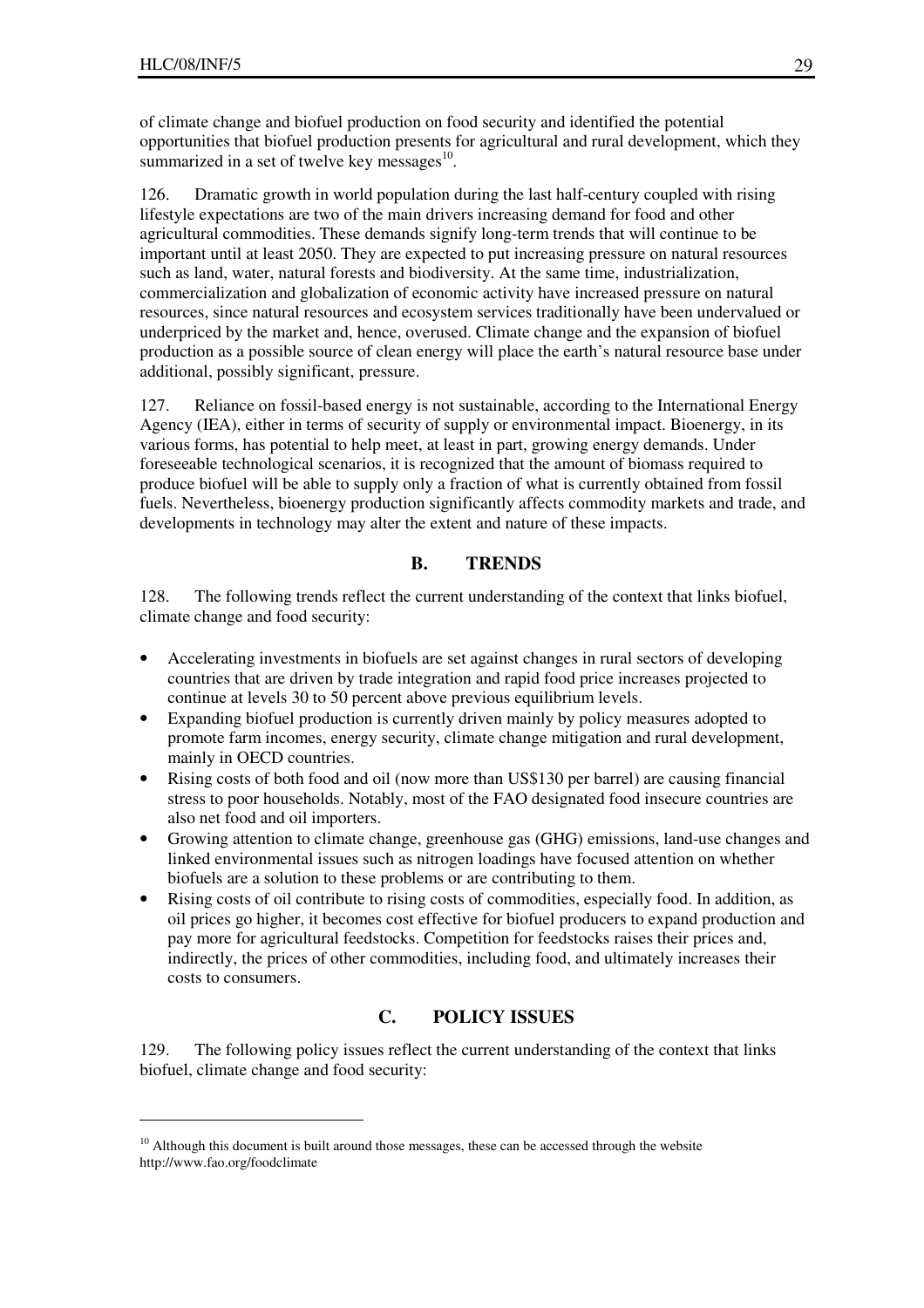- Cellulosic feedstocks based on non-food crops have received attention as potential alternatives for biofuel production, especially in relation to GHG emissions. However, cellulosic biofuels are not currently commercially viable and may not be for many years to come. Building policy on technological assumptions that have not yet been fulfilled is risky.
- Subsidy "stacking", such as combining production subsidies, tax exemptions and border tariffs for biofuels, has led to unintended side-effects and contradictions, including implicit subsidies to gasoline consumption, exactly the opposite of what was intended.
- Environmental impacts of biofuels, according to modelling results, will alter land use in substantial ways, including land and forest clearing. This may lead to increased GHG emissions. Life-cycle analysis of these impacts is urgently needed.
- In view of climate change impacts, such as increased frequencies of extreme weather events, increased biofuel production may aggravate negative impacts on the environment and on food security, especially in sub-Saharan Africa and parts of South Asia. Even in environments with good water supply, such as the Mississippi basin and the Gulf of Mexico, nitrogen loadings from expanded row-crop production will harm water quality.
- Biofuels pose potential challenges to trade policy, not only because of the tariff protection afforded them, but in terms of their classification under various WTO modalities, including treating them as agricultural, industrial goods or environmental goods. Trade treatment of biofuels is often overshadowed by domestic concerns with energy self-reliance.

### **D. POLICY CHALLENGES**

130. Notwithstanding significant concerns about the impact of biofuels, biofuel development, potentially based on both first and second generation biofuel technologies, could present new opportunities for agricultural and rural development in a number of developing countries, particularly those where physical and institutional infrastructures are reasonably well developed. The challenge will be to develop national and global policies that will provide incentives for investments that take advantage of these opportunities while also taking into account the need to minimize risks to food security for the poor, address environmental concerns, protect the rights of indigenous peoples and achieve a net reduction in emissions.

131. The current framing of the policy issue as one of potential tradeoffs between food and fuel security pits proponents of biofuel production against those most concerned about food security. There is a need to link food and fuel policies, so as not to compromise food security or to deprive poor farmers of potential gains from biofuel development.

### **E. RESPONSE OPTIONS**

#### *Improving the knowledge base*

132. The biofuel industry was a minor consumer of grains and oilseeds from the 1970s until the end of the century. Data and research into biofuels and their effects on markets, trade and food security reflect the relatively recent emergence of the industry. The fact that neither the impacts of this growth nor of current biofuel policies are fully understood indicates an urgent need for further analysis of land use changes, investment patterns, GHG emissions, trade flows, environmental impacts and food security. Additionally, there is a need for a common methodology for life-cycle analysis of GHG emissions that recognizes the importance of emissions from direct and indirect land-use change. Rather than being analyzed in isolation, biofuels need to be put in the context of the total energy mix, including other renewable energy sources and energy efficiencies.

133. In order to make this happen, high priority needs to be given to research on the following issues:

- determine the impact of policies for biofuel development on: food and energy security at national and global levels; agricultural and rural development for different country situations; and the wellbeing of vulnerable and food insecure people;
- calculate agricultural investment options at different scales based on cost-benefit analyses;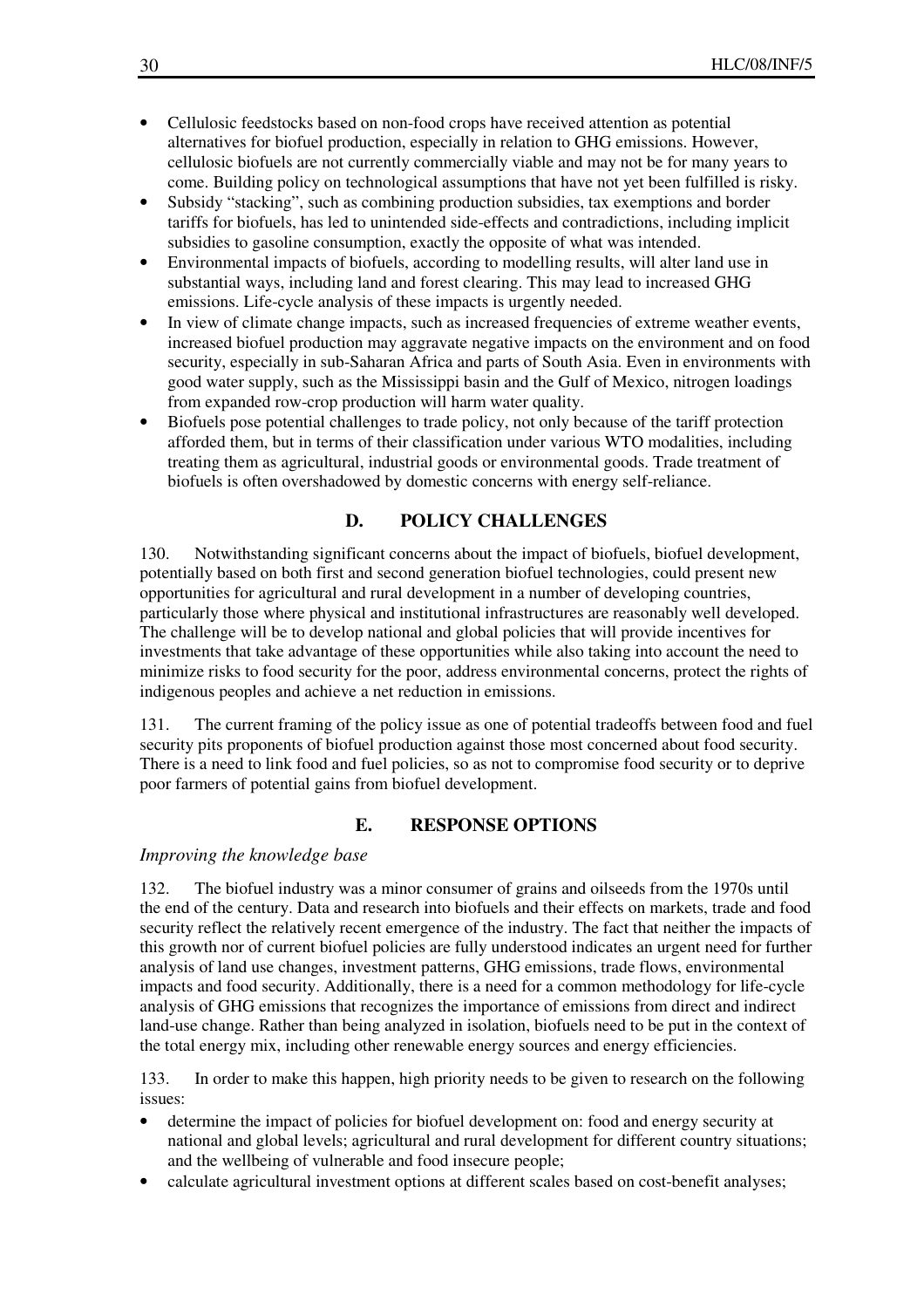- develop methods for life-cycle analyses of biofuels that include direct and indirect land-use effects in the calculus of net greenhouse gas emissions;
- undertake trade-off assessments of alternative policy options that can be used as a basis for developing an integrated policy approach.

134. Considerable relevant data have been assembled, spatial analyses have been conducted and models built that pertain to these issues. However, this work has been done using a variety of methods at different levels of aggregation in ways that do not permit easy communication and application of the results for decision-making at national and local levels. Therefore, the group stressed the importance of ensuring that large models and remote-sensed data are compatible with results from existing local studies, to the extent feasible. Many existing data sets could be better linked and integrated across countries, agencies and sub-agencies. There is a need for expansion of the knowledge base, which requires making analysis of data sets more widely available, linking and integrating aggregated and disaggregated models so that a coherent set of policy-relevant messages can be produced.

135. At the international level, FAO and governments should undertake technical reviews in terms of food insecurity, subsidy stacking and the environmental impacts of biofuel expansion. Especially where assessments are global or transboundary in nature, multilateral review by FAO, OECD, WTO and other groups such as UNEP may be appropriate. It would be useful for FAO and OECD to develop some type of globally-based information and data clearinghouse on biofuels and the issues and challenges they pose.

#### *Building capacity*

136. The technical and organizational challenges many developing countries face on questions of biofuels are daunting. Developing countries lack the ability to pay large biofuel subsidies yet many, such as Angola, Malaysia and Thailand, are encouraging ethanol and biodiesel production from sugar cane, oil palm, sugar and cassava. Many others are considering how they can be part of the biofuel boom and whether the employment and rural development opportunities are worthwhile to convert land to grow feedstocks and produce biofuels. In Malaysia and Indonesia, for example, substantial land clearing is underway to plant oil palm for biodiesel, which can be used in-country or exported as a feedstock to the EU.

137. With respect to food security, there are serious reservations about the current effect of biofuels. Fuel and food prices have moved higher together and the rapid growth of biofuel feedstock demand is the principal *new* factor in the rise of world food commodity prices to record levels, as higher feedstock prices have had knock-on effects on other commodities. Food price inflation has risen in almost all countries, and is particularly problematic in those countries where high shares of income are devoted to food expenditures. The food import bill of developing countries increased 10 percent from 2005 to 2006 and by an estimated 33 percent from 2006 to 2007.

138. Decisions need to be made on the basis of the best available knowledge. Tools such as scenario and risk analysis can guide decisions. Strategies can be formulated that strengthen resilience against a range of possible future events or developments. Uncertainty should not be used as an excuse for delaying the assessment of options and making decisions about policies or investments that could promote future food and energy security.

139. Sharing knowledge: need to make existing knowledge available to developing countries. This issue is not just about compiling knowledge. It is about transforming knowledge into a form that offers meaningful guidance at the application level. Institutional structures should be identified that allow information to be shared widely and used by those in a position to take appropriate action.

140. Offering guidance: need for guidelines for developing and developed countries on the estimation and reporting of GHGs, compliance with WTO rules, and avoidance of trade barriers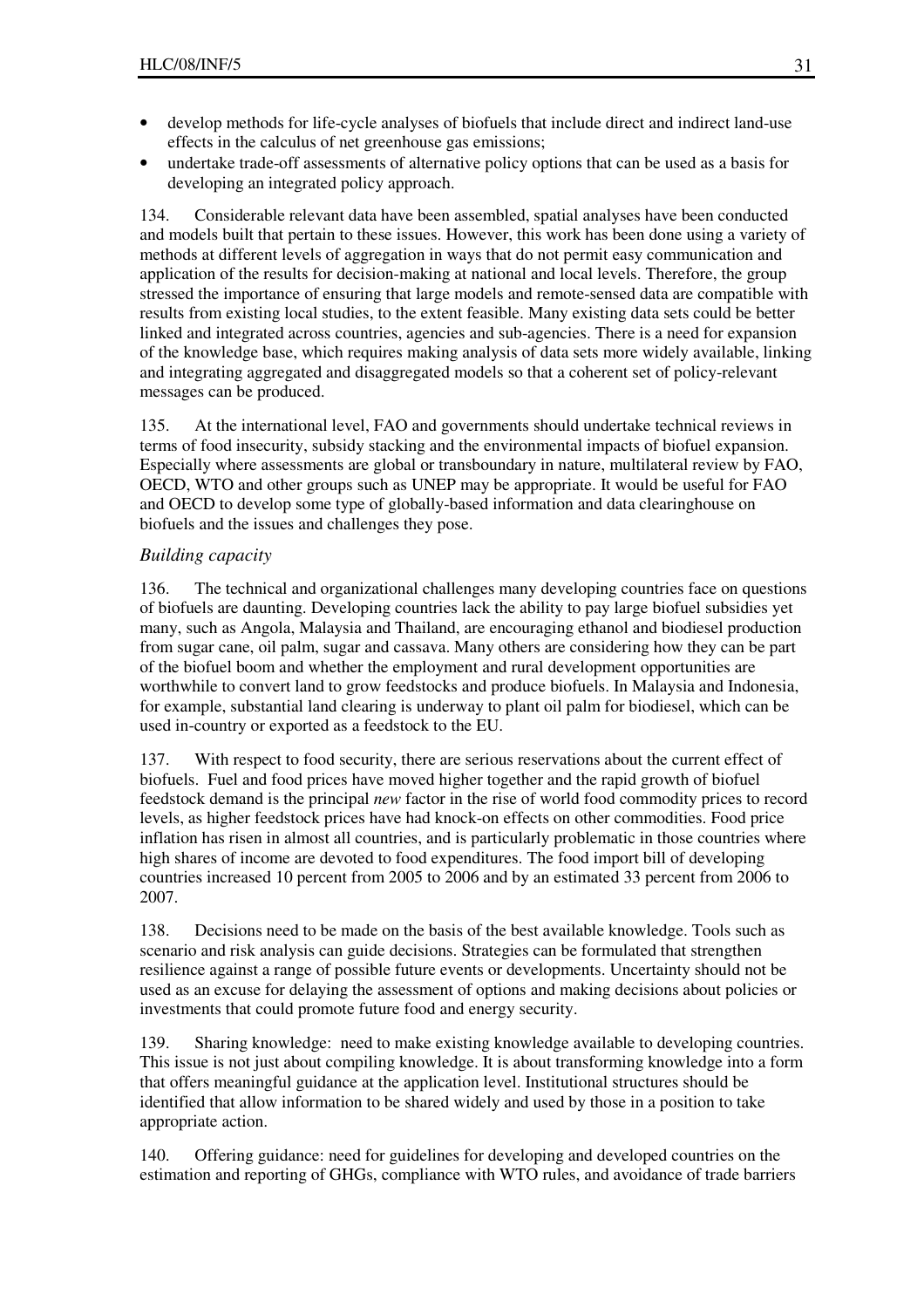related to biofuels. In addition, development of certification and compliance regulations and the cost of their application needs to recognize national differences in priorities and levels of development, especially for developing countries.

141. Agreeing on terminology: need for more precise terminology for the emerging bioenergy and biofuel sectors. Even among experts, terms are not always used in the same way, which can lead to public misunderstanding of the issues and increase uncertainty about the implications of alternative development pathways.

#### *Investing in innovation*

142. Technological innovation, crucial to achieving long-term food and fuel security, requires significant new investment in research and development (R&D) programmes. R&D can improve technical efficiencies and identify strategies and opportunities for coping with scarcities and adapting to climate change (see guiding principle C in final section of this paper).

#### 143. Objectives should be to:

- improve physical and economic efficiencies of feedstock production and biofuel conversion processes;
- conduct careful economic analyses of second generation biofuel technology in different sociocultural contexts;
- clarify the meaning of the term "marginal lands" and assess their potential for production of second generation biofuels;
- breed a new generation of high-yielding crops, including those providing feedstock for biofuel, and animals adapted to anticipated changes in climatic conditions;
- identify new technologies and practices for adaptation to climate change in the agriculture, energy and transport sectors.

#### *Getting national and international policies right*

144. Most countries' biofuel policies have multiple objectives, in particular energy security, climate change mitigation, and agricultural and rural development. These goals are not always compatible with other objectives, and there is increasing recognition of trade offs with food security and the sustainable use of natural resources.Policies are required that help achieve goals efficiently, while recognizing also their impact on international markets.

145. At the national and subnational levels, the policy instruments underlying the biofuel industry include: mandates, tax rebates, direct production subsidies, tariffs, distribution and transport subsidies, and research and development. All have encouraged rapid expansion in biofuel production, sometimes leading to imbalances of supply and demand due to engineering and availability constraints. This, together with rising input costs, may put the entire industry at risk. There is a need to develop policies that will guide coherent investments in food or biofuel within the context of overall agriculture and food security policies, considering differences in national needs and contexts, and international spill-over consequences.

146. Policy priorities need to be identified that will guide public sector investment in infrastructure and encourage private sector investment in productive activities in the food or biofuel subsectors, avoiding inefficient policies that help neither food nor energy security.

147. Both developed and developing countries will need to ensure environmental sustainability of biofuel development by adopting policies through which biofuels impart a positive impact on the CO<sub>2</sub> balance, protect land and water resources from depletion and environmental damage and prevent excessive new loadings of pollutants. To support such policies, there is an urgent need for internationally agreed standards that can address the global environmental implications of bioenergy production.